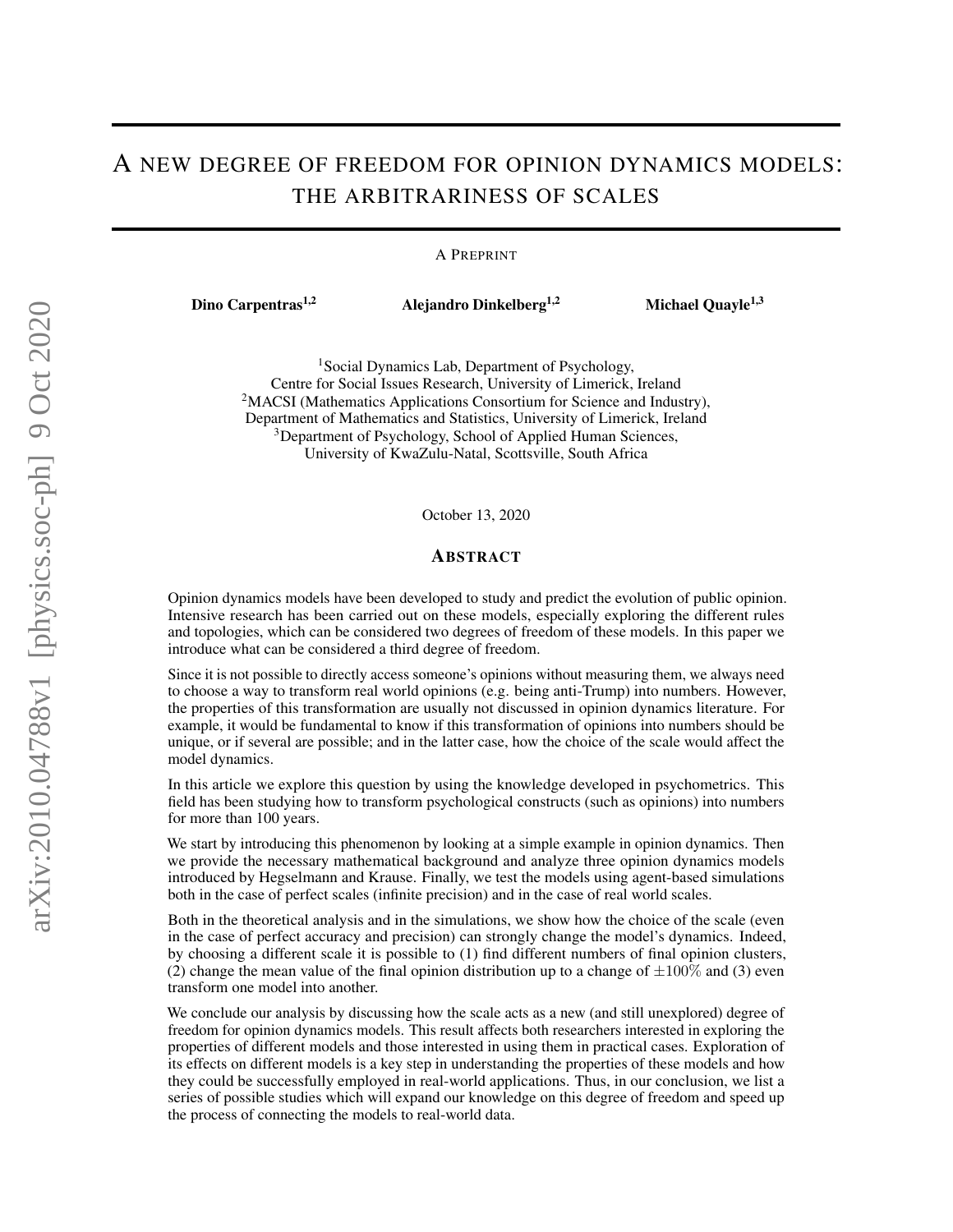*K*eywords opinion dynamics · agent based models · agent based simulations · empirical validation · degrees of freedom · scale · psychometrics

## 1 Introduction

#### 1.1 Opinion dynamics and its degrees of freedom

In recent years, more and more opinion dynamics models have been developed and studied. These models use a population of interacting entities, usually called *agents*. Each agent has at least one variable representing her own opinion [\(Castellano et al. 2009;](#page-15-0) [Flache et al. 2017\)](#page-15-1). The opinion has been represented as a continuous, discrete (ordinal) or nominal variable, both in monodimensional and multidimensional spaces. The space in which an opinion can be found (usually a subset of the real numbers) is referred to as the *opinion space*. For the rest of this paper, we will focus on one of the most popular choices, which is the case of continuous monodimensional opinions. For example, representing an agent's opinion in a continuous opinion space ranging between zero and one.

Some attempts have been made to generalize these models, especially to understand what makes different formalisations similar or events identical [\(Coates et al. 2018\)](#page-15-2). At the moment, the two main degrees of freedom are the *interaction rule* and the *network topology*.

In the *network*, nodes represent the agents while edges represent some kind of connection between agents. Usually if no edge exists between two agents it is not possible for those agents to interact, whereas if an edge exists, interaction between these agents is possible (depending on the interaction rule). The *interaction rule*, specifies how agents interact with each other. That is, how they choose partners for the interaction and how they update their opinion after the interaction has taken place. In this article, we show that the decisions made about how to represent psychological constructs as numbers constitute an additional degree of freedom.

## 1.2 Representing opinions using numbers

Representing opinions as ordered numbers has become common in our society [\(Danziger 1994\)](#page-15-3). Psychometric scales are routinely used to convert a construct (such as someone's opinion or intelligence) into numbers. Indeed, it is common to assume a correspondence between psychometric measures and numbers in opinion dynamics models. The assumption is general enough that usually authors do not need to discuss the properties of the model's opinion space [\(Castellano](#page-15-0) [et al. 2009;](#page-15-0) [Flache et al. 2017\)](#page-15-1), or can directly use psychological data as input for their models [\(Duggins 2017;](#page-15-4) [Jia et al.](#page-16-0) [2015;](#page-16-0) [Innes 2014\)](#page-16-1).

A fundamental feature of psychometric scales is that the choice of the scale itself is an arbitrary step, meaning that is possible to find several different scales which are equally valid for measuring the same construct. A similar situation can be seen in physics, where usually we do not have any criterion for claiming that one unit is better than another (e.g. meters vs feet). However, in physics this process is generally limited to linear transformation of the same units (e.g.  $1m = 3.3 ft$ ), while psychological scales also admit nonlinear transformations. For example, by squaring a unit of distance, we will obtain a unit of area. However, in psychometrics if x is a scale measuring opinions on vaccination,  $x^2$ is considered a scale measuring the same construct on a transformed axis. Indeed, in empirical social science research it is recommended practice to re-scale psychometric data using nonlinear functions (e.g. using  $x^2$  or exponential transformation when compensating for skewness)[\(Tabachnick et al. 2007;](#page-16-2) [Howell 2012\)](#page-16-3).

Another way to investigate this peculiarity of scales, comes from the fact that in in the physical world we can combine two objects to obtain a new one. Thus, we can have two rods of the same length and, after combining them, we obtain a rod twice as long as the original one. Indeed, we can say that a 2 meters object is twice as long as a 1 meter one. This operation is not possible with opinions; it is not possible to combine two identical opinions to obtain an opinion twice as strong as the original ones. Consequently, if person A scored 2 and person B scored 4 on an opinion scale, we cannot say that B's opinion is twice as strong as A's one. However, these scales are still giving us some kind of information. We can still say that B's opinion is stronger than A's one. All the scales that preserve this order (i.e. A's opinion < B's opinion) are commonly referred to as *ordinal scales*[1](#page-1-0) .

Notice that is also possible to have scales which are not ordinal. For example, if we are supposed to distinguish between people who prefer basketball, baseball or football we would use what is called an *nominal scale*. Indeed, it does not make sense to establish a hierarchy between these categories (e.g. people who prefer basketball > people who prefer baseball).

<span id="page-1-0"></span><sup>&</sup>lt;sup>1</sup>Here we assumed that ordinality is preserved *across* participants. This is often referred to as inter-individual measurement invariance. If this does not exist, then it is possible that measures are still ordinal but *within* participants (e.g. the same participant at two time points).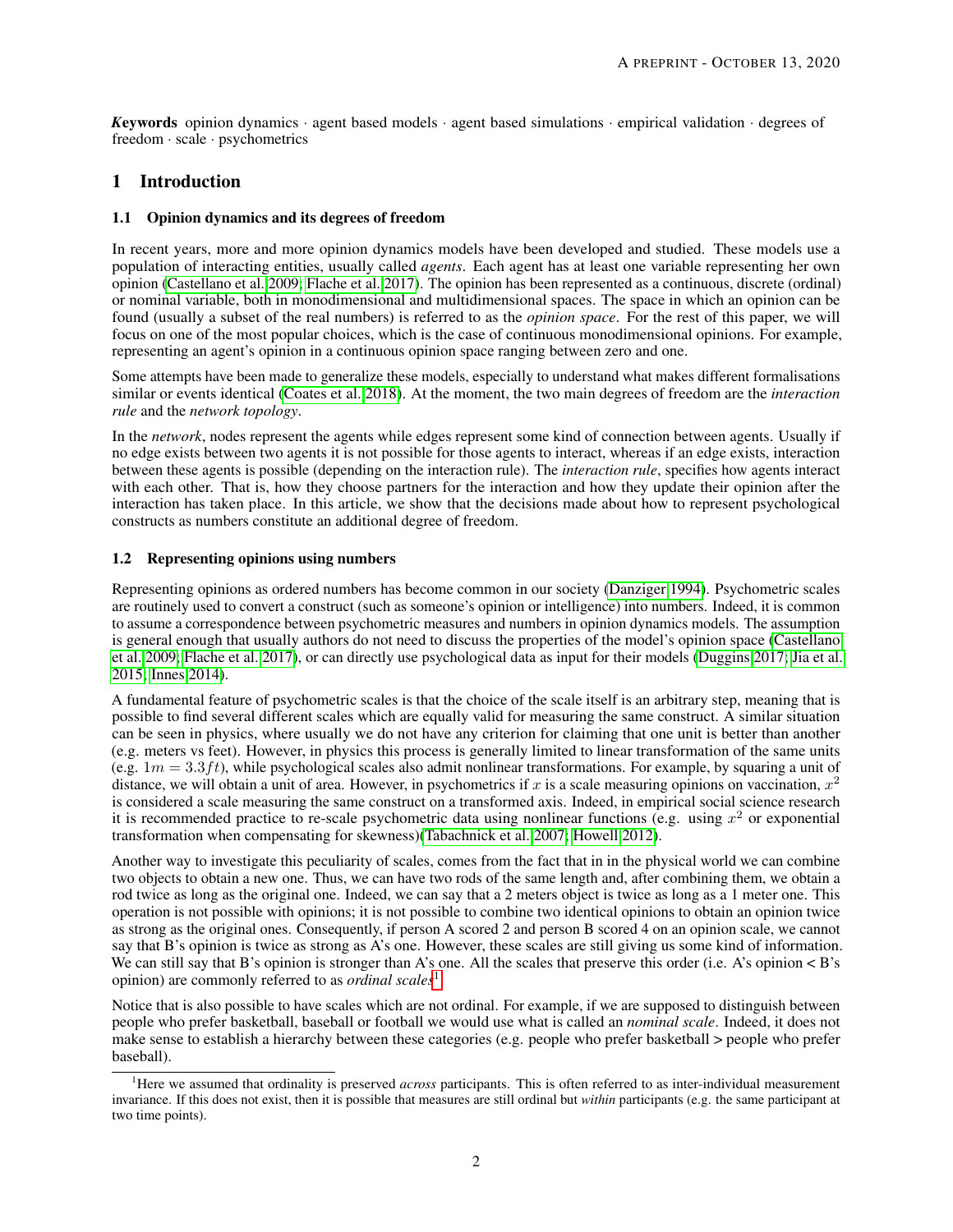Since the only requirement for ordinal scales is to preserve order, when these scales undergo transformations they will still be ordinal scales (as long as the transformation is an order preserving one). For example,  $2 < 3$  and  $2^2 < 3^2$ . Thus it is possible to use both linear transformations and non linear transformations such as  $x^2$ , square root, logarithmic, exponential, etc<sup>[2](#page-2-0)</sup>. Indeed, most of them are routinely used for data transformation before applying linear models [\(Tabachnick et al. 2007;](#page-16-2) [Howell 2012\)](#page-16-3).

Another brief example of how we can choose different ordinal scales for the same opinion comes from the use of Likert-type scales. These scales are obtained from questionnaires which present a statement and offer a group of possible response options, out of which one is chosen by the participant (e.g. Bad, Neutral, Good). Usually, response options are coded as evenly spaced natural numbers for analysis (i.e. [1, 2, 3] for [Bad, Neutral, Good]). The anchor points are at the discretion of the researcher and are frequently symmetric around a presumed midpoint. For example, Wada et al. [\(Wada et al. 2015\)](#page-16-4) use the response options [Very good, Good, Somewhat good, Somewhat bad, Bad, and Very bad] coded numerically as [1, 2, 3, 4, 5, 6].

As this is an ordinal scale, it is neither clear that the response options "good" and "bad" are equidistant from the presumed midpoint nor that the modifiers "very" and "somewhat" have similar weight in conjunction with "good" and "bad." This question was explored in a study by YouGov [\(Smith 2018\)](#page-16-5) where people were asked to rate a large number of common response options (e.g. "Good" or "Bad"). Specifically, people rated how much positive each option was in an interval ranging from 0 (extremely negative) to 10 (extremely positive).

It is then possible to use these values to see how they compare with the values used in Wada's Likert scale. The result is shown in figure [1,](#page-3-0) where we can clearly see both the ordinality of the two scales (the bigger the  $x$  values, the bigger the y values) and the lack of linearity between the positive and negative portions of the response scale.

Note also that the YouGov study showed asymmetry in the expressions which are commonly used as semantically symmetric response options in Likert scales, such as Good (avg. 6.92) vs Bad (2.60) or very bad (1.76) vs very good (7.90). This asymmetry can also be seen in the graph as the slope obtained from the first three answers is different to the one from the last three (see the dashed lines).

A special case of ordinal scales is the category of *interval scales* which have the same properties of the units of measurements used in physics. Indeed, units of measurement from physics are interval scales (within the framework of measurement theory)<sup>[3](#page-2-1)</sup>. Using interval scale it is possible to say if opinion A is stronger than opinion B (as in ordinal scales), and also how *much* stronger it is (e.g. A's opinion is twice as strong as B's one). Indeed, different interval scales can be obtained from each other via linear transformation (in the case of zero noise) in the same way as how we convert meters to feet.

Interval scales were first put forward by Stevens [\(Stevens et al. 1946;](#page-16-6) [Stevens 1951\)](#page-16-7), and Luce and Tukey show that they are theoretically obtainable for psychometric measurements [\(Luce & Tukey 1964\)](#page-16-8). However it is still not clear whether it is possible to ever obtain this level of measurement precision, especially in real-world research settings [\(Borsboom &](#page-15-5) [Scholten 2008;](#page-15-5) [Kyngdon 2008;](#page-16-9) [Keats 1967;](#page-16-10) [Domingue 2014\)](#page-15-6). Certainly, the requirements for ensuring interval-level psychometric measurement are very stringent indeed and rarely met in psychological data [\(Heene 2013;](#page-15-7) [Borsboom &](#page-15-5) [Scholten 2008\)](#page-15-5). Therefore ordinal scales are the most common level of measurement for opinion representation.

To sum up this section, the choice of a scale that represents a specific opinion is arbitrary. That is, if  $S$  is a scale that can be used for measuring opinions, then  $S^2$  and  $e^{\overline{S}}$  are also equally valid ordinal scales. In the extremely rare case involving interval scales, we could either limit our analyses only to linear transformations (to stay in the same category), or we could apply nonlinear transformations and obtain ordinal scales. In the next sections we will show how this possibility of choosing different scales for the same opinion can be represented as a new degree of freedom in opinion dynamics models.

## 1.3 An example of opinion prediction

To better understand how the choice of scale may impact predictions of opinion dynamics models, let us consider first a naive example. Here we consider two people with two different opinions on the same subject, say one with a pro-Trump opinion and the other with an anti-Trump opinion. Several models (such as the Deffuant model [\(Deffuant et al. 2000\)](#page-15-8) or the Hegselmann Krause model [\(Hegselmann et al. 2002\)](#page-16-11)) assume that if two people interact several times, their opinions will converge to an average value (let us neglect the confidence interval for this example). This means that they may end up being either both pro-Trump, both neutral or both anti-Trump, depending on their starting points.

<span id="page-2-1"></span><span id="page-2-0"></span><sup>&</sup>lt;sup>2</sup>Note that some transformations, such as  $x^2$ , preserve order only when the scores are positive.

<sup>&</sup>lt;sup>3</sup>Here we do not discuss ratio scales, which are a special case of interval scales. This is done because ratio scales are not theoretically possible within psychometrics.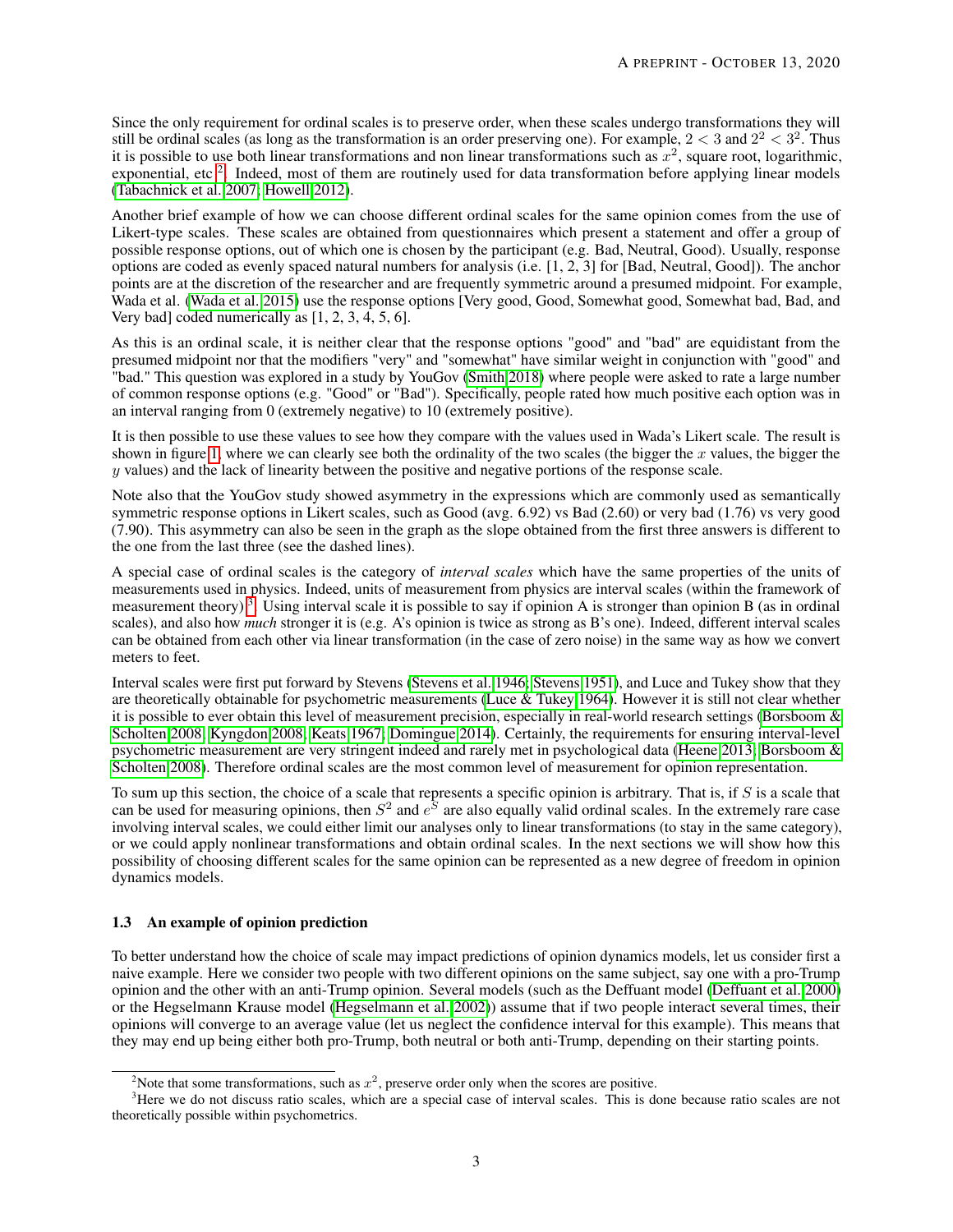

# Comparison of different scales

<span id="page-3-0"></span>Figure 1: Likert scale obtained turning the answers [Very good, Good, Somewhat good, Somewhat bad, Bad, very bad] into the numbers [1, 2, 3, 4, 5, 6] as used in Wada et al. These values have been plotted against the respective values from the YouGov study. The graph shows the lack of linearity between the two scales, as well as the preservation of the order.

Thus, we can consider an opinion space in the interval [0,1]. We choose 0.5 to represent the neutral point separating the anti-Trump opinion (values  $\lt 0.5$ ) from the pro-Trump opinion (values  $> 0.5$ ). Supposing two individuals have opinions of 0.3 and 0.9, the model predicts that they will converge to the opinion represented as 0.6 (obtained as the average between the two), thus, a pro-Trump opinion.

As previously mentioned, the representation of opinions as numbers is arbitrary and in general is not symmetric (showed in the example above regarding the distance of *good* and *bad* from the center). So what happens if we use different numerical values to represent the same opinions? When measuring the same people on a different scale, the same two opinions may be represented as 0.4 and 0.6 (still within the interval [0,1]).

Note here that obtaining different numbers representing the same constructs could occur for many reasons. For example if, in one scale, a transformation was applied to compensate for skewness. Or perhaps different phrasing is used for response options; or questions are phrased differently; or one scale uses an odd number of response options and the other uses an even number [\(Taherdoost 2019\)](#page-16-12).

In any case, if in the second scale represented the opinions as 0.4 and 0.6, the model will predict convergence to neutrality (average = 0.5). Considering yet another scale, these same opinions can be represented as 0.2 and 0.6 which predicts a convergence to an anti-Trump opinion, the opposite to what was predicted when using the first scale.

Of course, this example is arbitrary and superficial, and it should not be considered as proof. Nonetheless, it allows us to see how the choice of the scale may affect the dynamics of a model. Furthermore, it pushes us to ask several related questions: is this phenomenon due to noise? Or is it negligible when using many more agents? Does anything change if we include the confidence interval? In the next sections we will address these questions showing how the choice of the scale naturally appears as a new degree of freedom in opinion dynamics models.

Specifically, in section 2 we clarify the concept of scale, to eliminate ambiguity in the following sections. In section 3 we introduce the mathematical concept of *topological conjugacy*, which will be used to test if two models are the same. In section 4 we will analyze mathematically different models, especially focusing our attention on three models introduced by Hegselmann and Krause. In this section we will also show that these three models are the same under scale transformation. In section 5 we will repeat our analysis of section 4 using agent based simulations, thus validating previous results and shining more light on their meaning. In section 6 we will test the same models using real world scales and showing how the choice of scale may similarly change the model predictions. Finally, in section 7 we will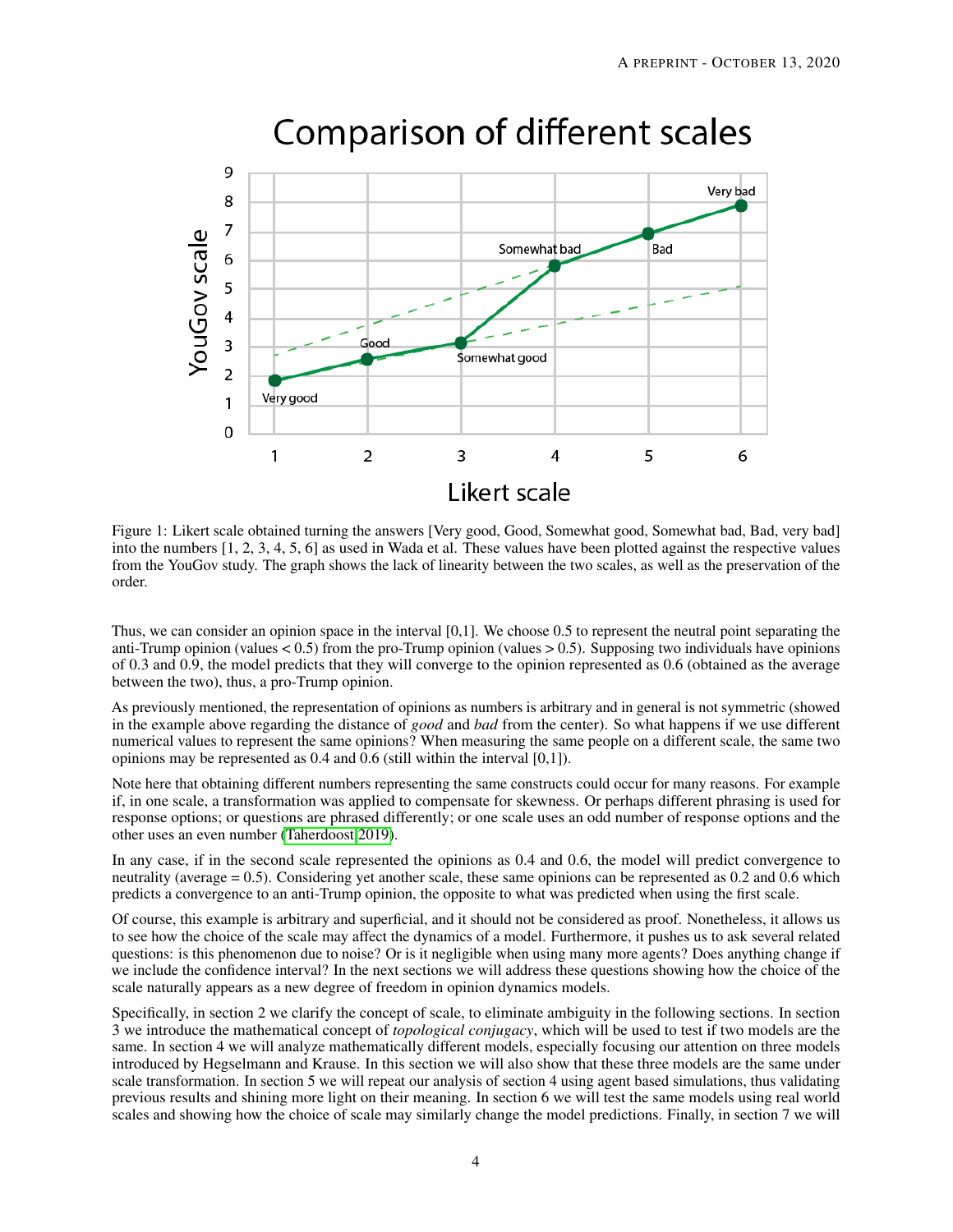summarize our findings and suggest possible follow up studies to further explore the importance of the choice as scale as a degree of freedom in opinion dynamics models.

## 2 Definitions and distinctions

## 2.1 Construct

In the previous sections we used the term *construct* to represent abstract entities such as opinions or intelligence which can be measured using scales. Constructs are usually considered to be abstract concepts, thus not something physical within someone's brain [\(Cronbach & Meehl 1955\)](#page-15-9). As we are focused on the field of opinion dynamics, in this text we will use the terms *opinions* and *constructs* interchangeably. However, even in this field, some models use other parameters besides opinion, such as stubbornness [\(Friedkin & Johnsen 1997\)](#page-15-10), quality of information [\(Brooks &](#page-15-11) [Porter 2020\)](#page-15-11) and many others [\(Duggins 2017\)](#page-15-4). Thus, our findings are not limited to opinions, but to every construct represented as a continuous variable in opinion dynamics models.

It is also important to distinguish between a construct and its representation into a scale. The two terms are often confused as we tend to think of a construct by its numerical value. In the physical world, this would be the difference between the length of an object (which is a property of the object itself) and the representation of that length into a scale (e.g. 1 m or 3.3 ft). The fundamental distinction is that changing a scale does not alter the properties of the object itself (i.e. the object does not become longer or shorter when we change units). In the same way, when discussing the following sections, we should keep in mind the difference between someone's opinion and its representation on a specific scale.

Since it is not possible to directly access someone's opinions without measuring them, we always need to choose a scale. And this is why we are focusing on how the choice of the scale may affect the model dynamics.

#### 2.2 Scales

To avoid confusion in our upcoming analysis, it is necessary to explain what we mean by the word *scale*. Researchers interested in the mathematical properties of scales, usually define them as a relationship between a construct and a subset of real numbers [\(Eysenck 1982\)](#page-15-12). Another (and perhaps more common) definition, relates to the process of building a scale. This definition states that a scale represents a set of items that can enable the quantification of a psychological construct. This last definition is the one that people have in mind when they refer to, for example, the Wechsler Adult Intelligence Scale (also known as WAIS). Besides the difference of focal point, the two definitions differ as the second may include finite precision and accuracy, while the first assumes perfect measurements.

An analysis of how measurement error impacts opinion dynamics models is beyond the scope of this article. Instead, we are interested in how choosing a relationship between the construct and numbers can strongly affect opinion dynamics models. Because of that, we will use the first definition, sometimes stressing that the analysis refers to the case of *perfect accuracy and precision*.

As we mentioned earlier, a scale with perfect precision maps each level of a construct to a single number. This means that level l will be mapped to number  $n_1$  in scale  $S_1$  and to number  $n_2$  in scale  $S_2$ . Consequently, a relationship exists between the two numbers,  $n_1$  and  $n_2$ . In the following, we will call h the relationship between the elements of two scales (see figure [2](#page-5-0) for a graphical representation) and we will write:  $n_2 = h(n_1)$  (i.e. h transforms  $n_1$  into  $n_2$ ).

In statistical terms, this can be rephrased as the fact that Spearman's rho correlation between the two scales is 1 (note that we are not using Pearson's correlation as it would assume a linear relationship between scales). In terms of functions, we can say that a strictly monotonic function can be used to map one scale onto the other [\(Krantz et al. 2006a\)](#page-16-13). This allows us to (1) discuss scales without referring them to a specific construct and (2) define a new scale  $S_2$  just by using h, its relationship to scale  $S_1$  [\(Krantz et al. 2006a](#page-16-13)[,b](#page-16-14)[,c\)](#page-16-15).

Please, note also that a perfect scale should also have an infinite set of scores (or at least as many as the participants). This can be counter-intuitive for people involved in the practical use ordinal scales, as they usually have a really limited number of possible scores (e.g. a measurement scale comprising four items with five response options each only has 20 possible scale points). To understand why having a finite number of scores is not possible in perfect scales, just consider the case of rating 11 participants on a 10 point scale. This implies that at least 2 of them will be represented by the same score. If the strength of their opinion is not exactly the same, then the scoring will not be exact and the scale will not be perfect. This is why perfect scales should have an infinite number of possible scores within the defined extremes of the scale.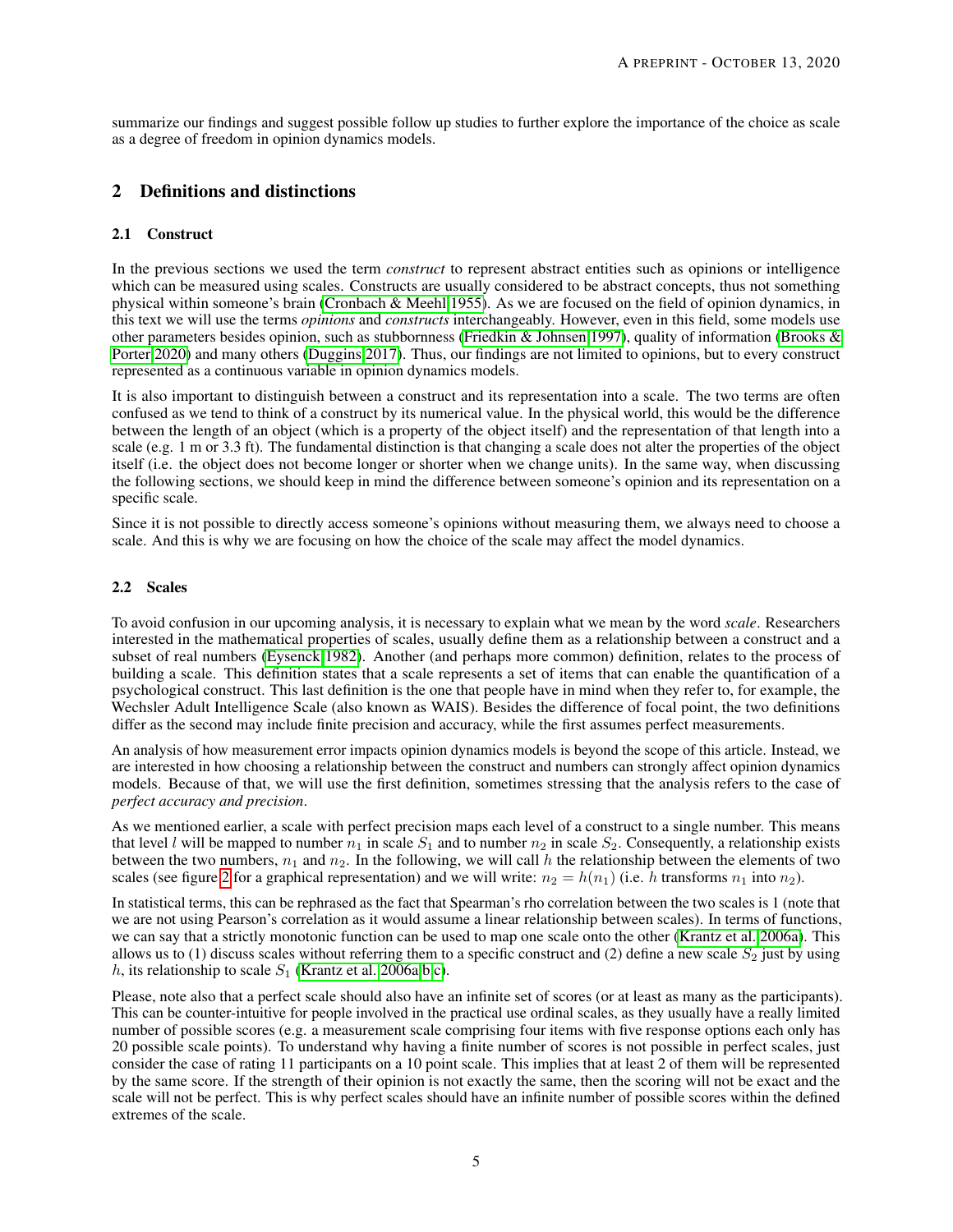

<span id="page-5-0"></span>Figure 2: (left) Schematic representation of the relationship between the levels of a construct (represented as apple size) and the numbers in two different scales. (right) Relationship between the two scales, represented as  $h$ 

Sometimes in the text, we will also say that a model was *seeded with a scale* or that *we use a model with a scale* (e.g. "we use model  $M_A$  with scale  $S_1$ "). This means that the construct was turned into numbers using the mentioned scale and that those numbers were used as input for the model.

## 3 Theoretical background

## 3.1 Hypothesis on the opinion space

In order to explore the concept of opinion space scientifically we need to introduce a testable hypothesis. As mentioned in the introduction, there have been no previous studies, to our knowledge, that analyze in depth the concept of opinion space, so we did not find any explicit claims about its properties. Because of that, here we propose two hypotheses which will help us eventually reveal hidden assumptions and, in general, better understand opinion dynamics models.

Hypothesis 1 (H1) is based on the idea that the choice of the scale should not affect the model dynamics. Formally, we write it as: *All psychological scales measuring the same construct with infinite accuracy and precision produce equally valid results when seeded to the same opinion dynamics model.*

The practical meaning of H1 is that, whatever the scale, the model will produce the same result (we will properly define the concept of *same result* in the next section). Or we can say that, as long as the same construct is being (perfectly) measured from the same people, every scale can be used equivalently as model's input. If H1 turns out to be false, it means that, even if the two scales are perfect, they will produce different results when used in the same model.

The second hypothesis is based on the idea that it should be possible to find a scale (such as interval scales) which should work with every model. This would need to be true in order to directly compare different models without discussing the properties of their opinion spaces, as is common practice in review articles [\(Castellano et al. 2009;](#page-15-0) [Flache](#page-15-1) [et al. 2017\)](#page-15-1). Phrased differently, this hypothesis tests the idea that one opinion space can be used equivalently across multiple models. Thus, the first version of this hypothesis (H2.1) states that: *"given two models* M<sup>1</sup> *and* M2*, whose opinion spaces are defined on the same interval, and capable of producing results with the same precision, if scale* S *works perfectly for the model*  $M_1$  *then it also works perfectly for model*  $M_2$ ."

We can also introduce a more general version of this hypothesis (H2.2) claiming that: *"if scale* S *works perfectly for model* M<sup>1</sup> *then it also works perfectly for model* M2*, if the opinion spaces of the two models are defined on the same interval."*

In the following, we will analyze both versions of H2, making clearer the difference between the two. For now, let us just notice that, if H2.1 and H2.2 turn out to be false, we could find a scale  $S_1$  which is the best scale for model  $M_1$ , and a different scale  $S_2$  which is the best scale for  $M_2$  (even if they are perfectly measuring the same construct). In terms of opinion space, this would mean that the opinion spaces of the two models are different (meaning that they require different scales).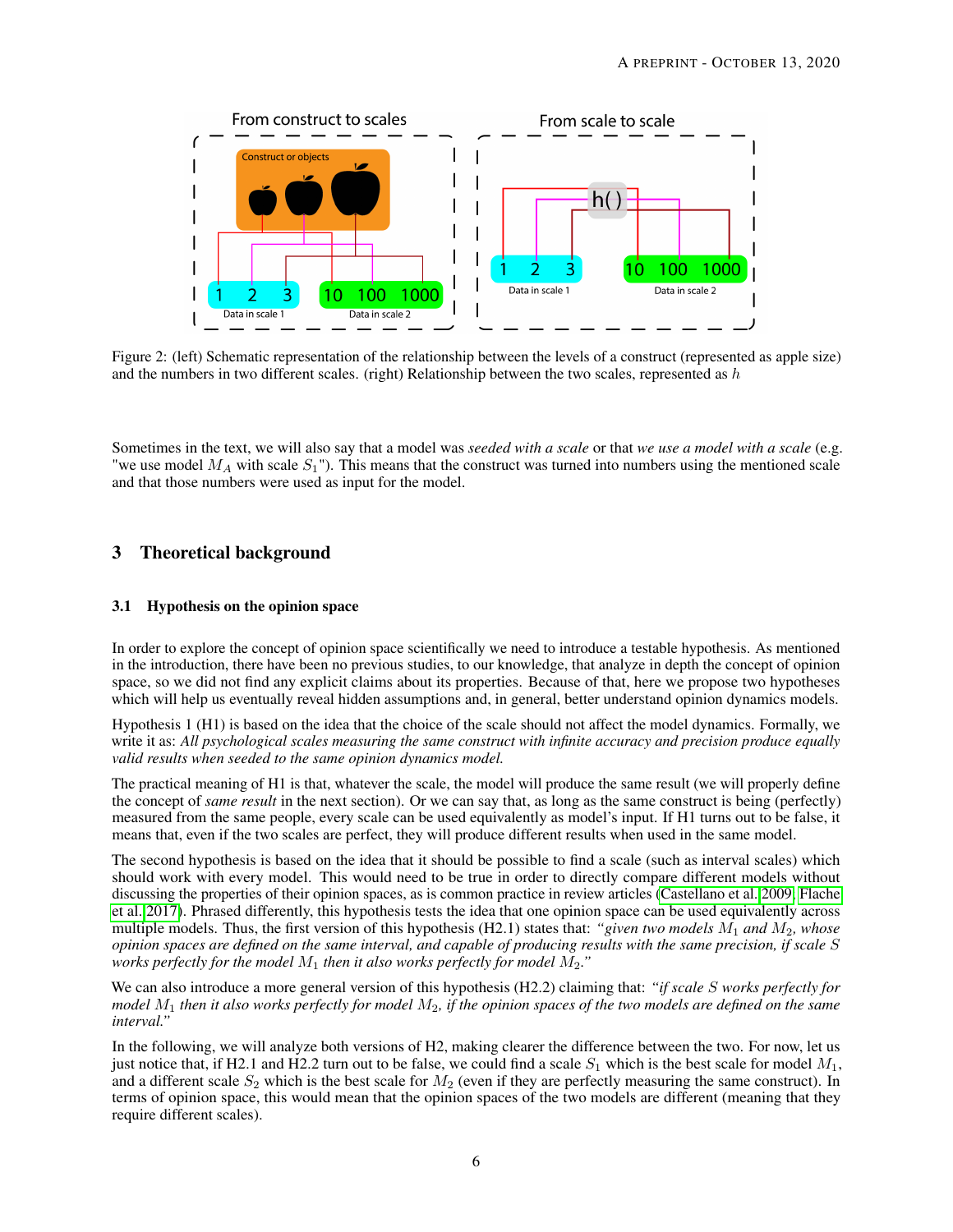#### 3.2 Topological equivalence

When discussing H1, we mentioned the idea of finding the same results while using two different scales on the same model but did not explain what we meant by *the same result*. A simple (but wrong) way to express this concept, would be to expect the same numeric output in the two cases. To understand why this is a poor approach, just consider the case of a toy model which outputs the mean height of two objects. If we input  $1m$  and  $2m$  we obtain an average of 1.5m. While if we input the height of the same objects in feet, we obtain an average of 4.9ft. This last value, is *equivalent* to the 1.5m we just found but *not numerically identical*.

What we have just shown is that, when changing scale, we do not expect to obtain the same numbers as output (indeed,  $1.5 \neq 4.9$ ). However, we expect to have a way to convert both the input and the output from one scale to the other.

In the same way, with opinion dynamics models we do not expect to obtain the same numeric output when working with two different scales. Instead, we expect to be able to convert the outputs from the model when using different scales (see figure [3\)](#page-7-0). Thus, making the choice of the scale independent from the meaning of the result. On a qualitative level, this can be seen as the fact that if the model predicts people converging to pro-Trump opinions when using scale  $S_1$ , we expect to make the same prediction with scale  $S_2$  as well, even if this result is represented with different numbers.

To mathematically express this concept (and so make it scientifically testable) we use the concept of topological equivalence [\(Alligood et al. 1998\)](#page-15-13). To avoid overloading this section, we suppose that the model is deterministic (thus without random variations). We also suppose that the model produces a single output, represented as  $M(x)$ , where x is the input data. Since these requirements are extremely stringent, we will relax them in the next section, thus extending our analysis to all continuous opinion dynamics models.

To be precise, we should also distinguish between the concept of input data and the scale used to produce those data. For example, we could find that two people have an opinion respectively of 0.2 and 0.6 on a scale. In this case, the two numbers 0.2 and 0.6 would be the data, while the relationship between the construct and those numbers would be the scale. Since this paper assumes perfect measurement with no noise or measurement artifacts, this distinction will not improve clarity in the present analysis. Thus, for simplicity, we will use  $S_i$  to mean both the scale and the data measured in scale i.

With these premises, we can write the topological equivalence between two models as the equivalence of the model's output with the two scales as:

<span id="page-6-0"></span>
$$
M(\mathbf{S_2}) = h(M(\mathbf{S_1}))\tag{1}
$$

Where bold is used to represent vectors,  $S_1$  is the data in scale 1 and  $S_2$  the same data measured in scale 2, M the function which produces the model's output and  $h$  is the (already mentioned) transformation from one scale to the other, such that:

<span id="page-6-1"></span>
$$
\mathbf{S_2} = h(\mathbf{S_1})\tag{2}
$$

Notice that the left term of [1](#page-6-0) is the result of using the model with scale 2 (in figure [3,](#page-7-0) this would be moving from top to bottom on the right side). While the right term is obtained by using the model with scale 1 and then converting the result using h (thus moving from top to bottom on the left of figure [3](#page-7-0) and then moving to the right). Finally, [2](#page-6-1) represents how  $S_2$  can be obtained from  $S_1$  (from top left to top right in figure [3\)](#page-7-0).

Note also that we are using h acting both on scalars and vectors. This is because for every  $x \in R^N$ ,  $h(x)$  is found as:

$$
h([x_1, x_2, \dots, x_N]) = [h(x_1), h(x_2), \dots, h(x_N)]
$$
\n(3)

If equation [1](#page-6-0) holds, we say that using scale 1 is equivalent to using scale 2 with model  $M$ . This means that we can convert both the model's input and output from one scale to the other, obtaining the same results (as we did with meters and feet in our toy model).

In the next sections, we will compare also the case of running two different models,  $M_1$  and  $M_2$ , on two different scales. In this case [1](#page-6-0) can be generalized to:

<span id="page-6-2"></span>
$$
M_2(\mathbf{S_2}) = h(M_1(\mathbf{S_1}))\tag{4}
$$

If equation [4](#page-6-2) holds, we say that using scale 1 with model  $M_1$  is equivalent to using scale 2 with model  $M_2$ .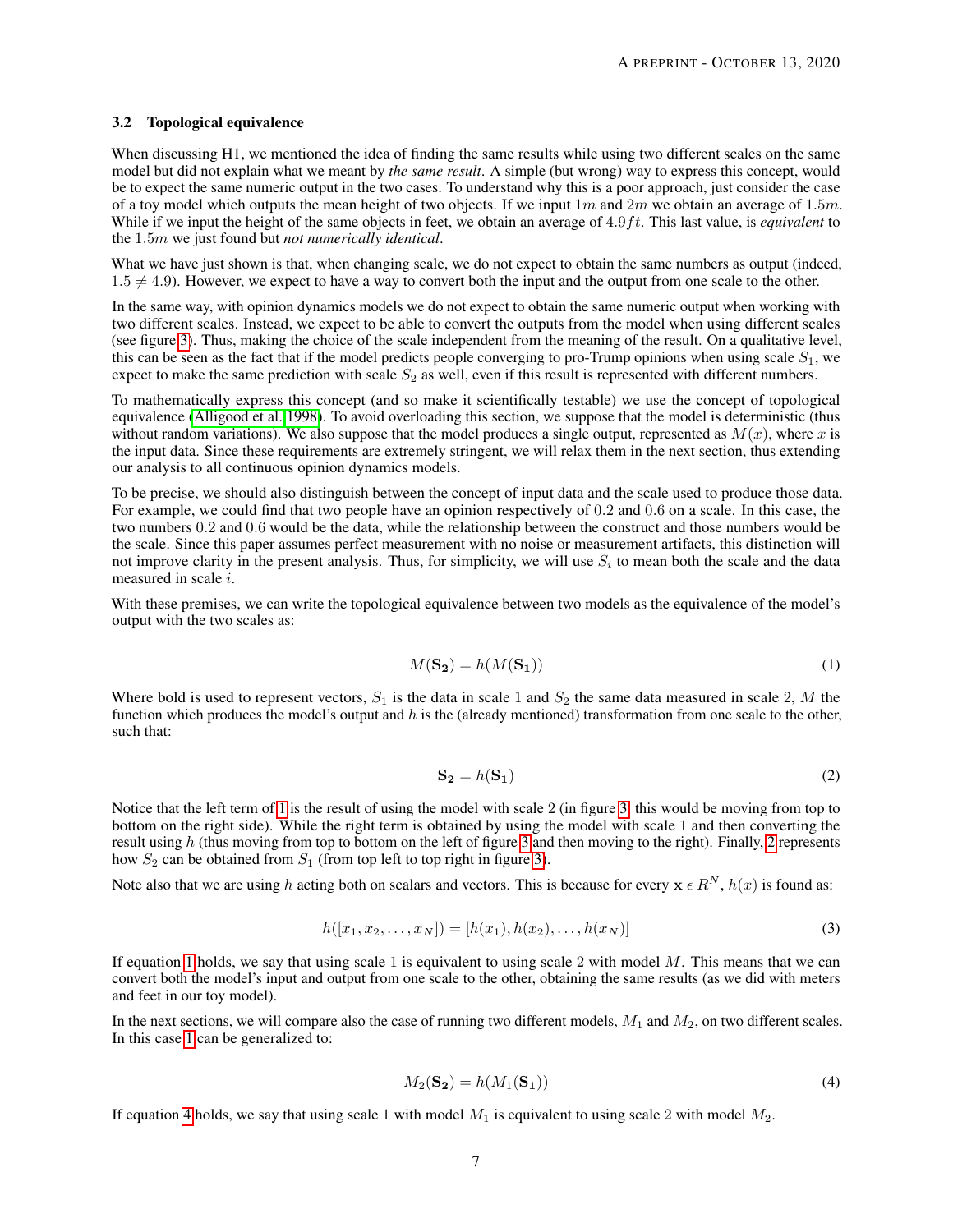

<span id="page-7-0"></span>Figure 3: A scheme of how h converts  $S_1$  to  $S_2$  both at the input and at the output of the two model instances. The input in meters (top left) can be converted into feet (top right) using the conversion function (light blue). The model will output two different numbers depending on what we provided as input (either meters, left or feet, right). However, by using the same conversion function, we can transform one output into the other. Thus, it does not make any difference if we use the model with one scale or the other.

To see how [1](#page-6-0) works with a model, let us recall the example of the model of the mean height (represented in figure [3\)](#page-7-0). In this case we are using the same model with two different scales. Thus, we use equation [1](#page-6-0) with  $M(x) = mean(x)$ . Furthermore, we have  $h(x) = 3.3x$ , which is the conversion between the two scales  $(1m = 3.3ft)$ . If we substitute all of this into equation [1](#page-6-0) we find the same values on the left and on the right hand side, meaning that using meters or feet is equivalent for this model. Also, this can be stated as the fact that, it does not matter if we make calculations in meters or feet, as we can always convert one into the other using  $h$ .

Coming back to the example of Trump-related opinions we suppose that the two opinions are [0.4, 0.6] which produces an average of 0.5. If we use  $h(x) = 10x$ , we will have opinions [4, 6], which produce an average of 5. Since  $h(0.5) = 5$ , we see that we convert the two results into each other using  $h$ . Thus, we can use any of the two scales without affecting the result.

## 4 Theoretical analysis

Here we analyse under which cases equation [1](#page-6-0) holds for opinion dynamics models. Thus, in which cases the scale transformation do not affect the model's output. To make the analysis more sound we relax the hypothesis of the model being deterministic and producing a single number as output. This can be done by requiring  $M$  to represent a single step of the model, instead of being the final output. This means that  $M(x)$  is just the updated opinion value of one agent. For example, if at each step an agent updates her opinion with the average of all the other agents' opinions, we will have  $M(\mathbf{x}) = mean(\mathbf{x})$ , where x denotes the vector containing the opinion of the agents selected for the interaction.

We can easily see that equation [1](#page-6-0) does not hold for every possible function. We can verify this, for example, by choosing  $M(x) = 2x$  and  $h(x) = x^2$ . However, by assuming specific functions it is also possible to find conditions under which the equation holds. For example, by assuming both  $h$  and  $M$  as linear functions, the equation is satisfied. Another interesting case in which equation [1](#page-6-0) is satisfied is when an agent copies the opinion of another agent (such as in the voter model or in the Axelrod model). In this case equation [1](#page-6-0) is valid for both linear and nonlinear transformations.

In general, we could say that *non-arithmetic models* (i.e. models which rely uniquely on copying) are not altered by scale transformations. Instead, *arithmetic models* (i.e. models which are based on averaging or other arithmetic processes) may produce different results when their scale is transformed.

This means that if we want to know all the arithmetic models that satisfy equation [1](#page-6-0) (and so are unaffected by scale transformations), we should analyze them individually. Since a review of every model is beyond the scope of this paper, here we focus on just three models, which have been presented by Hegselmann and Krause [\(Hegselmann & Krause](#page-16-16) [2005\)](#page-16-16). This will be enough to test the hypotheses and, at the same time, provide some insight into the importance of scale selection in opinion dynamics modelling.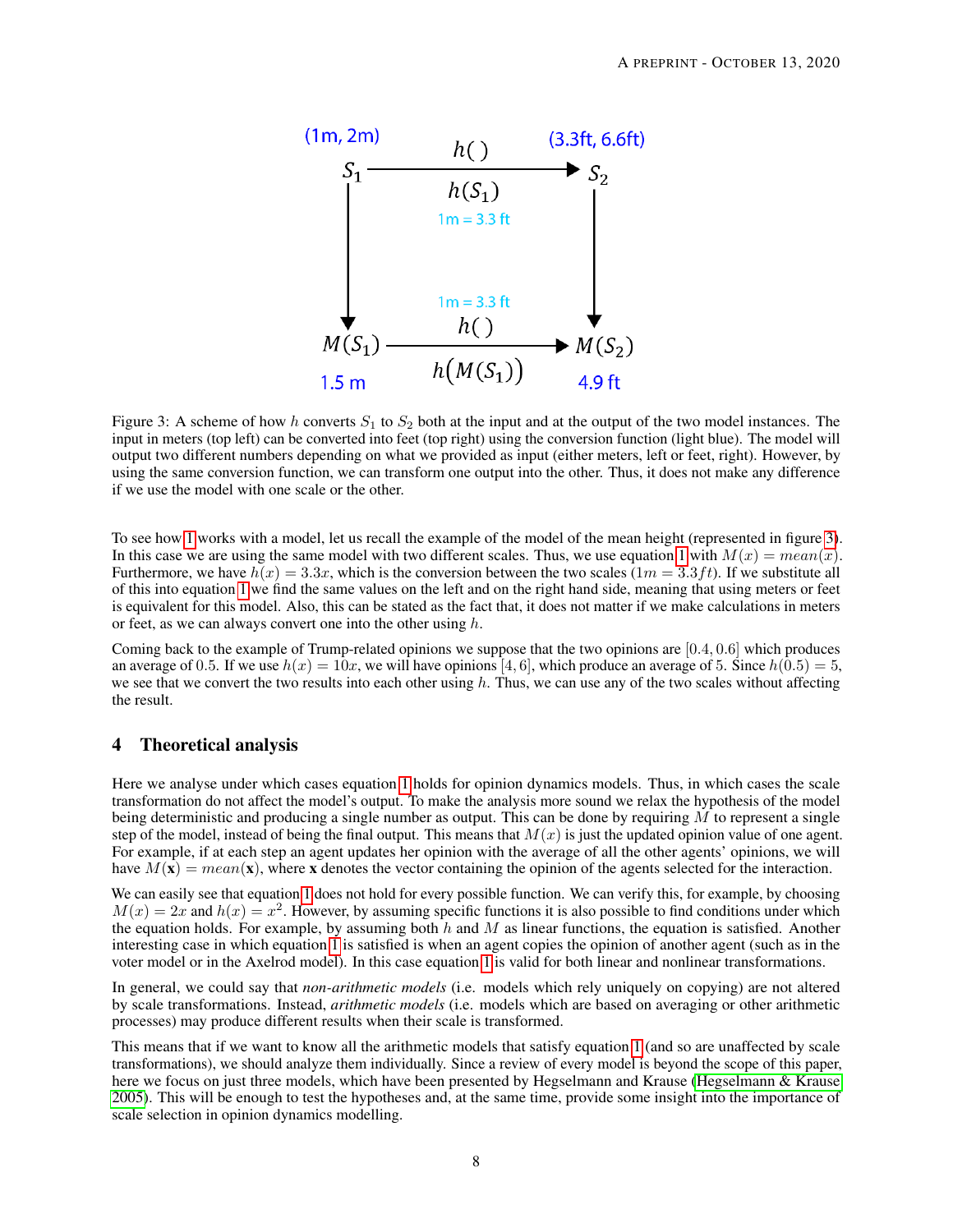#### 4.1 Definition of the models

In the models we are going to analyze every agent has an opinion x defined by a scalar variable in the interval  $[0, 1]$ . Furthermore, the model is characterized by a confidence interval  $\varepsilon$ . At each step:

- 1. An agent  $i$  is selected
- 2. From all her neighbors, only those within her confidence interval  $\varepsilon$  are selected
- 3. The agent updates her own opinion averaging the opinion of all her selected neighbors (including herself)

In the original paper, these models have been studied on complete graphs in the case of synchronous update. In our case we keep the network topology, but we study the models in cases of both synchronous and asynchronous update. Indeed, synchronous modelling has been shown to produce artifacts in some models [\(Galán et al. 2009\)](#page-15-14), and we want to make sure that our results are not due to artifacts.

The three models differ from each other by their averaging function, leading to the following three functions (one for each model):

$$
M_A(x) = \frac{1}{n} \sum_i x_i \tag{5}
$$

$$
M_G(x) = \sqrt[n]{\prod x_i} \tag{6}
$$

$$
M_H(x) = \frac{n}{\sum_i \frac{1}{x_i}}\tag{7}
$$

As these functions are measurements of mean, their output number is always between the minimum and the maximum of the input data.

To simplify the theoretical analysis, in this section we analyze the case in which the confidence interval is the maximum for all three models. Meaning that everyone can interact with everyone else. This simplification will be removed in section 5, where we will study these models via simulations using the complete model specified in the original paper.

As mentioned, the opinion space is defined as the interval between 0 and 1. However, below we will also study what happens when we expand this interval (e.g. between 1 and 100). This is another procedure that has been previously performed in literature [\(Gargiulo & Gandica 2016\)](#page-15-15) that is worth considering. Thus, here, we will use topological equivalence to explore why this procedure might produce different results.

#### 4.2 Analysis of H1

H1 was based on the idea that using different scales on the same model will provide the same result. As previously discussed, when M and h are linear, this is true (equation [1](#page-6-0) holds), while this may not be the case with nonlinear models. For example, let us define a scale  $S_1$  defined over the interval [0, 1]. Then, let us introduce  $S_2$  defined by  $h_{1\to 2}(x) = 99x + 1$  $h_{1\to 2}(x) = 99x + 1$ , which maps the interval [0, 1] of  $S_1$  to the interval [1, 100] of  $S_2$ . In this case equation 1 holds perfectly for  $M_A$ , while it does not for  $M_G$ . To quickly confirm this last point, just consider two test values on  $S_1$ : 0 and 1. By substituting them in equation [1,](#page-6-0) for  $M_A$  we obtain the same result on the left and on the right hand side. This is not true for  $M_G$ , where we find 1 on the left hand side and 100 on the right.

This means that, while data on linear models can be linearly rescaled (and so the interval can be linearly extended), this is not true for nonlinear models. Indeed, these models can produce different results when using linear transformations of the same scale as input. Just to stress this concept, imagine the case of some opinion data in a scale 1 to 7 and the problem of how to fit them into  $M_G$ . A possibility would be to linearly rescale the data between 0 and 1, to preserve the model's interval. Alternatively, we can preserve the data values and just run the model in the interval 1 to 7. While the two procedures would be equivalent on a linear model like  $M_A$ , they will produce different results on nonlinear models such as  $M_G$ .

However, it is important to notice that this does not mean that rescaling is problematic only for nonlinear models. Indeed, by using  $\tilde{S}_3$ , defined by the function  $h_{1\to 3}(x) = x^2$  even  $M_A$  does not produce the same results. We can show this using two test numbers such as  $1/4$  and  $3/4$ . This means that if we plan to use  $M_A$  we can linearly rescale data, while any other transformation (such as compensation for skewness) will alter the model dynamics.

Another important comment regards the choice of the scale. We know that ordinal scales can be thought as nonlinear transformation of each other (as shown in figure [1\)](#page-3-0). Thus, using different scales will produce different results even on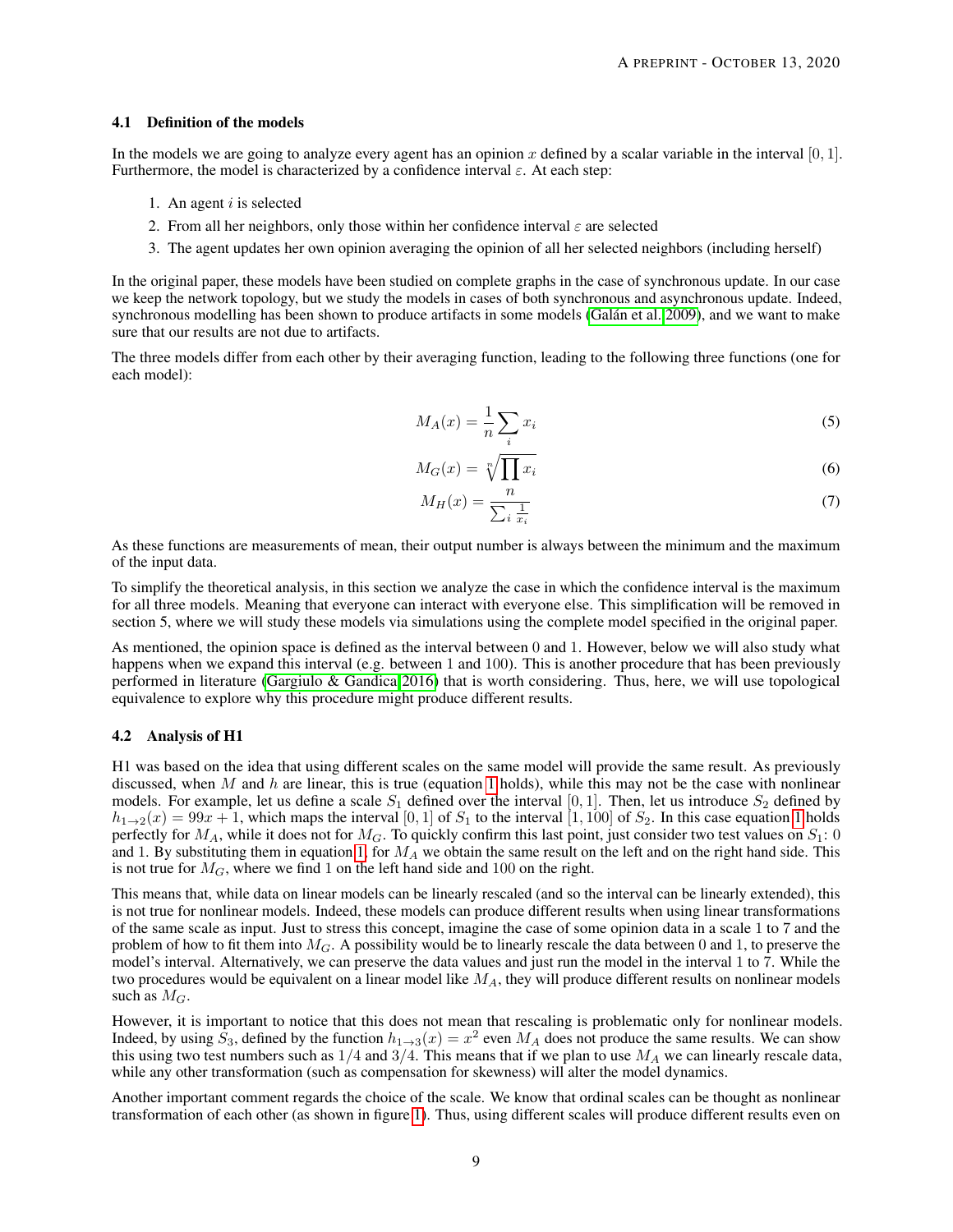linear models. To go back to the example for Wada's data, we could choose whether we want to represent them using the classical numbering of Likert scales (1 to 6) or the ratings of positivity from the YouGov study. As we will show in section 6, this choice would produce different results when we run the model and there is no easy way to say which choice is more appropriate. The only way would be to test them and compare the their predictions with the dynamics of the real world.

#### 4.3 Analysis of M2

For the following analysis, we consider the ideal case in which we found a scale  $S_1$  which works perfectly with  $M_A$ (i.e. makes predictions which perfectly adhere to reality) and we wonder if the same scale can be used for all the other models. This would mean that the scale that works best for one model, also works best for all the other models.

Just by knowing that  $M_A(x) \neq M_G(x)$  we can already tell that the two models will produce different results when using the same scale, thus H2.2 is false. However, this may just mean that  $M_A$  is correct, while  $M_G$  makes poor predictions. To prove this false, in the next lines we will show that if  $M_A$  works perfectly, then even  $M_G$  works perfectly, but on a different scale.

Let us consider scale  $S_4$  defined by the transformation  $h_{1\to 4}(x) = e^x$ . Since the exponential function transforms the sum into a product, it is possible to show that:

$$
M_G(h_{1\to 4}(S_1)) = h_{1\to 4}(M_A(S_1))
$$
\n(8)

Which can be rewritten as:

$$
M_G(e^S) = e^{(M_A(S))} \tag{9}
$$

This equivalence means that if we use  $M_G$  with  $S_4$  we will always obtain the same results as using  $M_A$  with  $S_1$ . Furthermore, the same results can be obtained with  $M_H$  using  $h_{1\to 5}(x) = 1/x$  (i.e. using  $M_H$  with  $S_5$  is equivalent to using  $M_A$  with  $S_1$ ).

This shows two things. The first is just that H2.1 is false: we cannot find a single scale which is the best for every model. The second important consequence of this results is that we can find three different models  $(M_A, M_G$  and  $M_H$ ) each one producing perfect results within its own scale  $(S_1, S_4$  and  $S_5$  respectively). This also means that  $M_A$ ,  $M_G$  and  $M_H$ are the same model under a scale transformation.

#### 4.4 Model invariance

As discussed before, linear models can be linearly rescaled, while nonlinear models, in general, cannot. We can see this applying a linear transformation on  $M_A$ , such as:

$$
M_A(\alpha x + q) = \alpha M_A(x) + q \tag{10}
$$

Which is just the application of equation [1](#page-6-0) with  $h(x) = \alpha x + q$  and allowed us to say that the extension of the opinion space in linear models (as done in [\(Gargiulo & Gandica 2016\)](#page-15-15)) is legitimate. While this linear rescaling does not work on nonlinear models, such as  $M_G$ , it does not mean that their interval cannot be extended or rescaled. Indeed, notice that

$$
M_G(\beta x^n) = \beta [M_G(x)]^n \tag{11}
$$

This means that  $M_G$  is invariant to rescaling of the type  $\beta x^n$ . This appears more natural if we remember that  $M_G$  is the exponential transformation of  $M_A$ . Thus, the linear rescaling of one model is transformed in the exponential rescaling of the other. This also solves the problem of how we can rescale the data for nonlinear models.

As we will discuss in the final section, this property may be useful not just to know how to rescale each model, but also for finding equivalence between different models.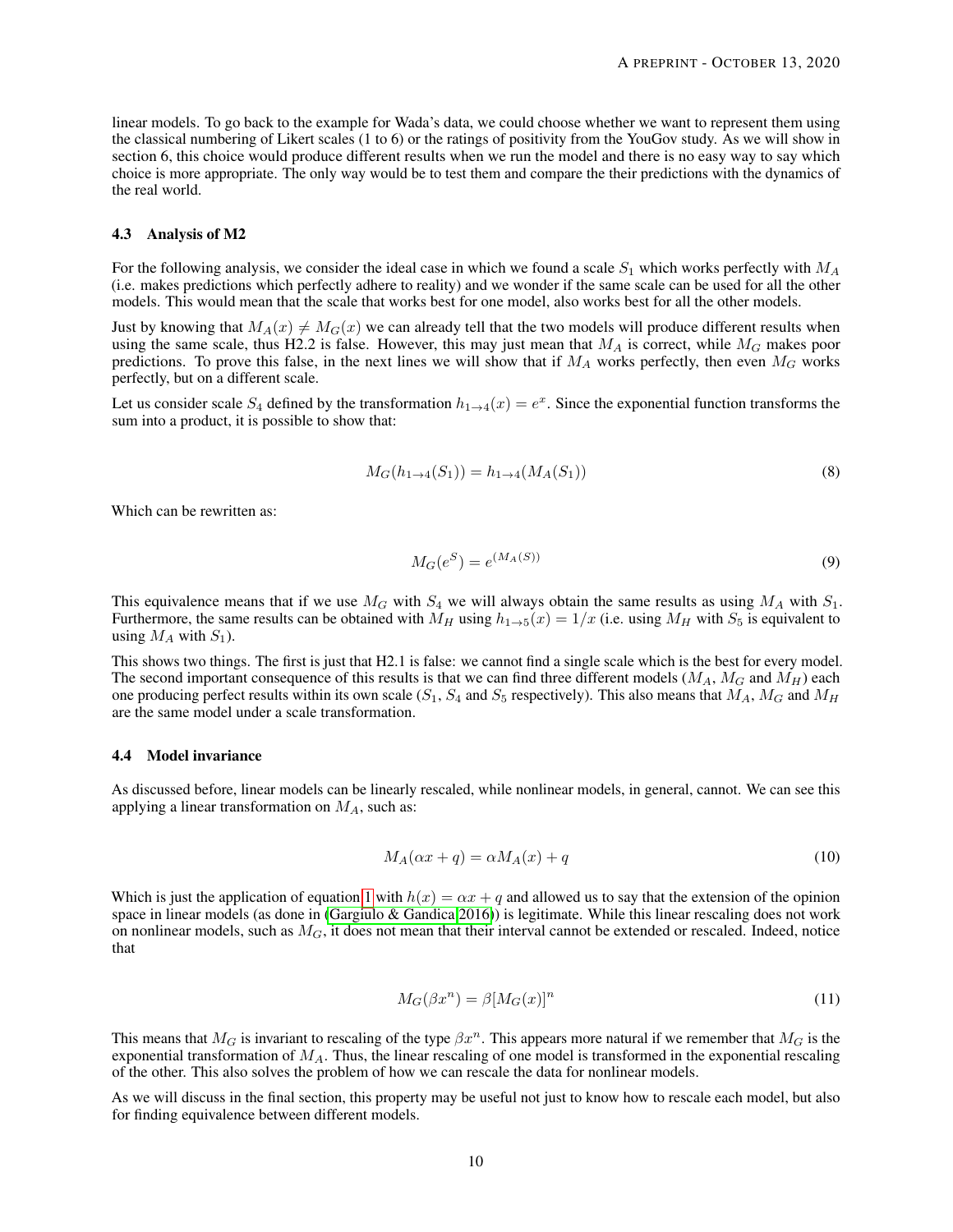## 5 Analysis via agent-based simulations

## 5.1 Method

In the previous sections we performed a theoretical analysis of the aforementioned Hegselmann Krause models. However, to simplify the analysis, we added some important constraints. The first one was performing the analysis using the maximum possible confidence interval. Even if this case is allowed by the original models, it is also a special case. Indeed, by allowing every agent to interact, we obtain a model with no real confidence interval.

The second major assumption stated that two models are considered equivalent if they produce the same result at every step. This could be considered a stringent requirement. Indeed, we may be interested just in the case where two models always produce the same output result, without any restriction on the dynamics.

Furthermore, in our previous analysis we often used just two numbers to test our hypotheses. However, in standard simulations we have (1) random fluctuations and (2) many more agents. So, it is possible that, when using a large number of agents, the effect of using different scales is completely hidden by the random fluctuations of the model itself. Another way to state this would be to notice that, even if two models are not mathematically identical, their difference during use may be so small as to be negligible.

To analyze this possibility and weaken our previous assumptions, we perform simulations on two of the previously mentioned models (specifically  $M_A$  and  $M_G$ ). To make sure that our results are not due to a small number of agents, we performed simulations with  $N = 10,000$ . This is way higher than most publications on agent-based models. Following the standard introduced by the authors of the model, we used a fully connected graph as topology and all agents were initialized with a random opinion from a uniform distribution. Hegselmann and Krause tested their models using synchronous updating, but, as this technique has been shown to produce artifacts in some models [\(Galán et al. 2009\)](#page-15-14), we tested the case of both synchronous and asynchronous updating. The synchronous case was run with a maximum of 100 iterations, each iteration updating all the 10, 000 agents. The asynchronous case was run 100 ∗ 10, 000 iterations, each iteration updating only one random agent. As observed also by Hegselmann and Krause, this was more than enough for the model to converge. In order to collect enough random variations, we repeated each run 100 times, each time collecting the average of the final distribution. As the average changed slightly each time (due to random variations), this resulted in a distribution of averages (see figure [4\)](#page-11-0).

For standard  $M_A$  we used an opinion space between 0 and 1, and a symmetric confidence interval defined by  $\varepsilon = 0.2$ . When we used scale transformation, we transformed both the space and the confidence interval, obtaining an asymmetric interval. This has been done as the confidence interval determines the agents that are selected for the interaction. By using this transformation, there is no difference in the selected agents when using each one of the scales. Indeed, both the opinion space and the confidence interval should be measured with the same scale, thus it would not make sense to transform only one of them.

Agents' opinions were initialized with random numbers from a uniform distribution. Scale transformations were applied after initialization.

## 5.2 Results

For each iteration, we collected the average of the final opinion distribution. In figure [4](#page-11-0) we plotted the distribution of these averages when running the model 100 times using the same parameters. Curves have been smoothed using the kernel density estimate provided by the Seaborn package for Python [\(Waskom 2020\)](#page-16-17). Results were almost identical for the case of synchronous and asynchronous update, thus we decided to plot only the asynchronous case. To compare the results, we transformed each distribution using the inverse function (in agreement with the concept of topological equivalence, equation [1\)](#page-6-0). This allowed us to have all the final distributions in the  $[0, 1]$  interval. Without this transformation each scale would be in a different interval (e.g. the logarithmic one would be in the interval  $[1, e]$ ) making impossible to compare the final results. This process is further detailed in the next section.

To confirm the theoretical analysis and the idea of an asymmetric threshold, we run both  $M_A$  with no scale transformation and  $M_G$  with the exponential scale transformation. According to the theoretical analysis, these two models should be equivalent. As shown in figure [4,](#page-11-0) the two curves overlap almost completely, in agreement with our expectations.

To observe the effects of different scales on  $M_A$ , we used five different transformations: linear,  $x^2$ , square root, exponential, and logarithmic. Curves show almost no overlap (thus producing different predictions) except in the case of the linear rescaling, which, in agreement with the theory, did not change the model's output. We run a similar analysis also for  $M_G$  showing that is indeed affected by linear rescaling but not from transformation of the kind  $\alpha x^n$ . Also this is in good agreement with our theory.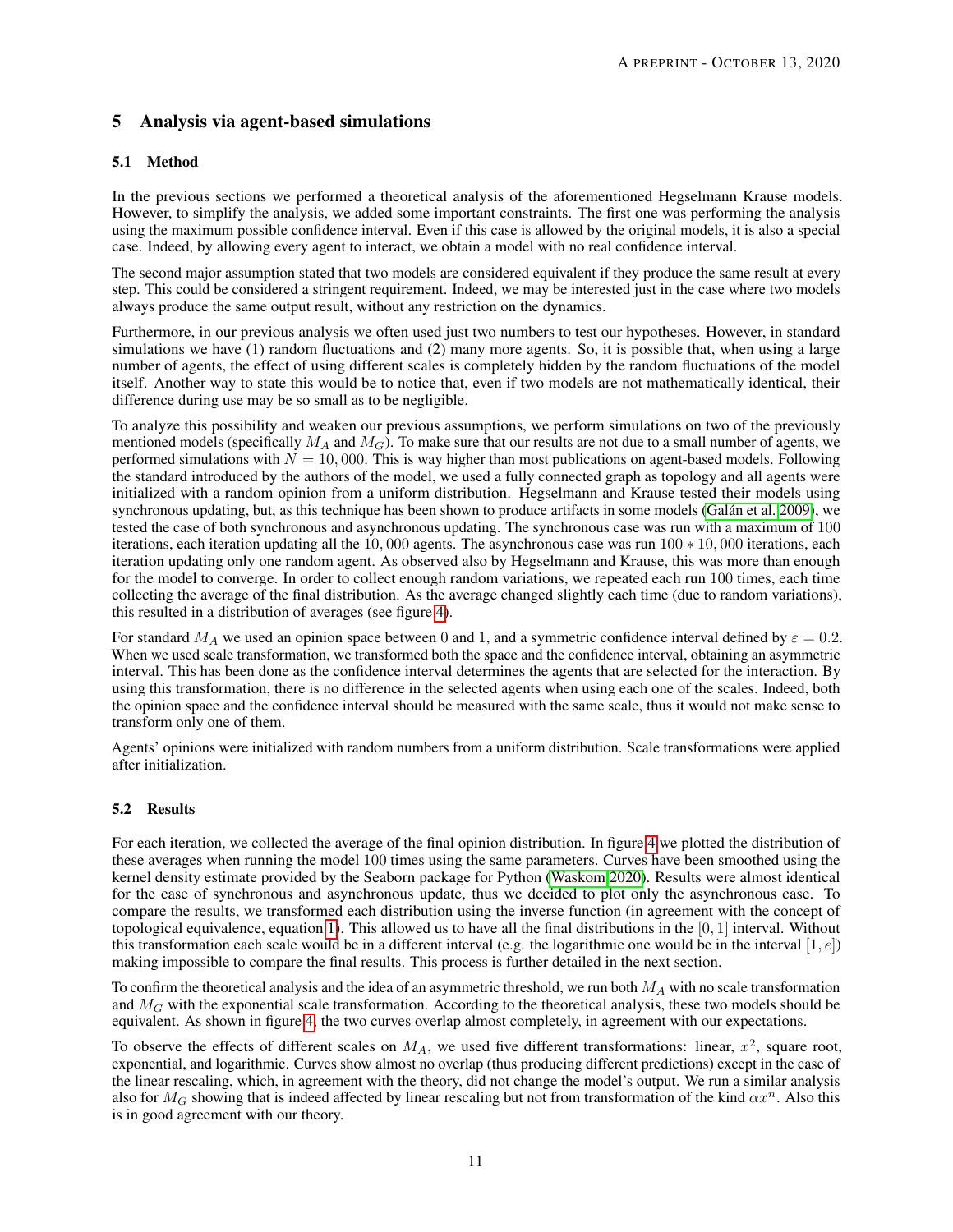

<span id="page-11-0"></span>Figure 4: Distributions of the average opinion. Each configuration (represented by a single curve) was repeated 100 times. Curves have been smoothed using a kernel density estimate.  $M_A$  predictions are the same under linear rescaling, while they change for nonlinear transformations.  $M_G$  instead changes when linearly rescaled, but is invariant to transformations of the type  $x^n$ .  $M_A$  without scale transformation is equivalent to  $M_G$  with the scale transformation  $h = e^x$ 

By looking at the graph of  $M_A$ , we could be tempted to state that the uncertainty on the scale leads to an error of roughly  $\pm 5\%$ . However, this result may change by using different transformations. For example, by looking at scale transformations of the type  $x^n$  we can find the following limits for  $M_A$ :

$$
\lim_{n \to \infty} \left[ \operatorname{mean}(\mathbf{x}^n) \right]^{\frac{1}{n}} = \max \left[ \mathbf{x} \right] \tag{12}
$$

<span id="page-11-1"></span>
$$
\lim_{n \to \infty} \left[ \operatorname{mean}(\mathbf{x}^{-M}) \right]^{\frac{-1}{n}} = \min \left[ \mathbf{x} \right] \tag{13}
$$

The first equation means that as we use transformations with higher n (in the scale transformation  $x^n$ ) the output of  $M_A$  moves gradually from 0.5 to 1. We tested this assumption running  $M_A$  with the transformation  $x^{10}$  and obtaining an average of 0.76 (thus an increase of roughly  $50\%$  to the case of  $M_A$  with no transformation). This is also shown if figure [4.](#page-11-0) A similar result can be obtained using the transformation  $x^{-n}$  which, according to equation [13,](#page-11-1) will move the final average of the model from 0.5 to 0. This means that if we allow all possible scale transformations, our uncertainty would be of  $\pm 100\%$  as the convergence number could be anywhere in the entire interval [0, 1].

As we will outline better in the next section, it is true that we do not know which is the best scale for representing the data (in terms of opinion dynamics models) but it is also true that we will not expect to consider transformations such as  $x^{100}$ . Thus, we should be able to find some range of admissible transformations, which will also result in a limited range of uncertainty on our models. Identification of similar ranges is an entire new study and beyond the scope of this paper. Indeed, we expect it to depend on the model itself, as well as on the network topology which can amplify or reduce this uncertainty.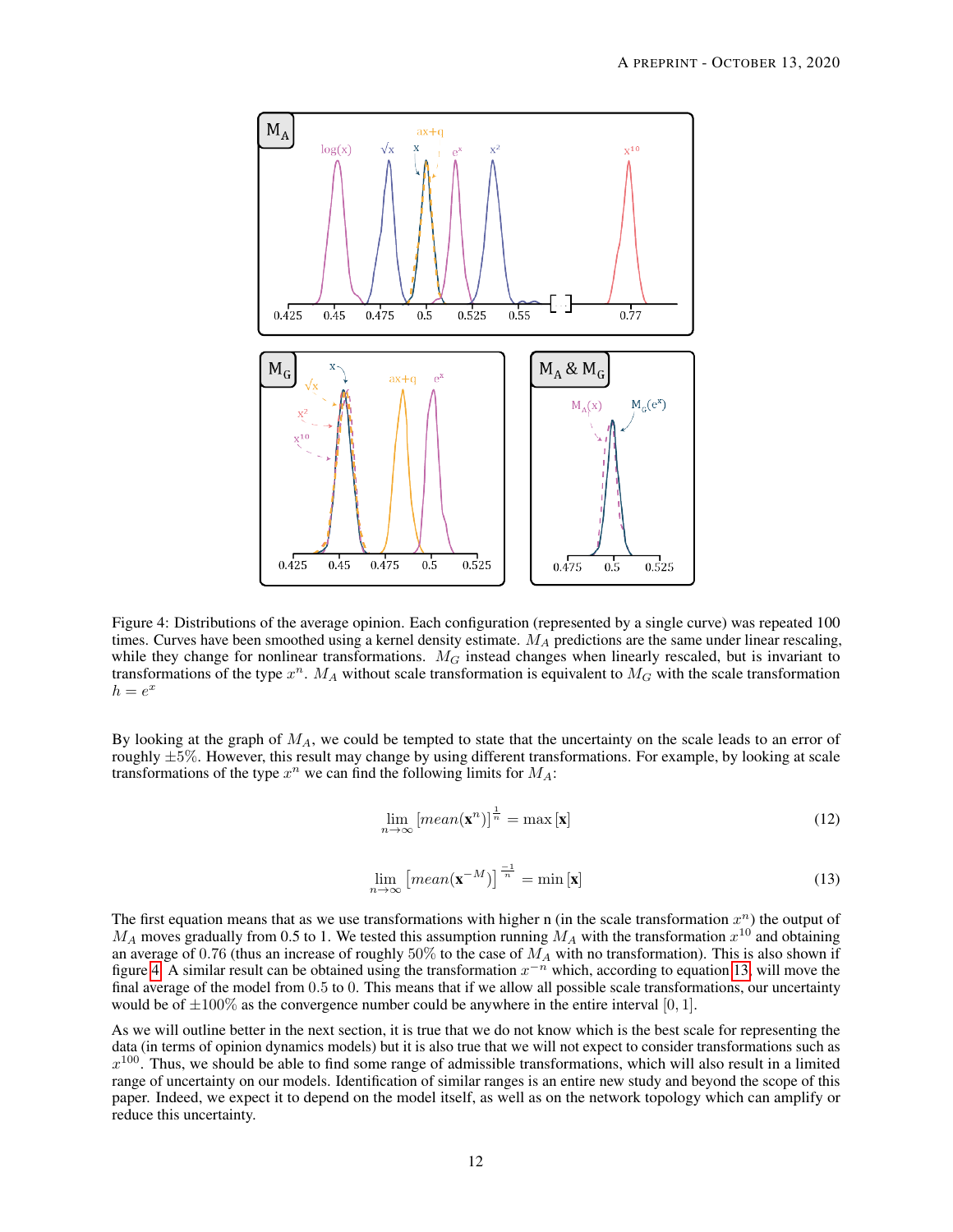

Figure 5: Representation of how the the threshold is transformed together with the opinion transformations and how different simulations are compared.

#### 5.3 Further clarification

Some readers may think that the difference in the qualitative result is not surprising. Indeed, coming back to our Trump-related example, we may imagine to find an output average of 0.6, thus predicting a pro-Trump opinion. Now, if we consider the scale transformation  $x^2$ , we may think that the model should converge to  $0.6^2 = 0.36$ . As this is below 0.5 this should predict an anti-Trump average opinion.

As mentioned in section 3, this line of thinking is wrong, or, at least, it is not what we studied in this paper. Indeed, when we transform from one scale to the other, we transform all the points (including the threshold separating pro-Trump from anti-Trump opinions). So, in this case, everything below  $0.5^2 = 0.25$  will predict a pro-Trump opinion.

To show this, let us imagine that the model ran with the second scale converged to 0.16. Since 0.16<0.25 we could already tell that here the model is converging to an anti-Trump opinion. However, to better compare this result with the first, we have to transform it back to the original scale. Since we squared the scale, to transform it back we have to use the inverse function, obtaining  $\sqrt{0.16} = 0.4$ . Thus this (hypothetical) model will predict a result of 0.6 with the first the inverse function, obtaining  $\sqrt{0.16} = 0.4$ . Thus this (hypothetical) model will predict a re scale and 0.4 with the second scale.

## 6 Using real world scales

So far we have analyzed the case of perfect scales. However, the choice of a scale affects not only the analysis of the model's properties, but also their applications to real data. To show this, here we analyze what happens when we run  $M_A$  with two different scales which represent the same construct.

To start, imagine that we have collected some opinion data using the type of answers shown in Wada's study: [Very good, Good, Somewhat good, Somewhat Bad, Bad, Very bad]. Suppose also, that we found the following distribution  $[2\%, 21\%, 11\%, 29\%, 6\%, 31\%]$ , which means that  $2\%$  of people answered "Very good",  $21\%$  answered "Good", etc. If we want to run an opinion dynamics model seeded with these data, we need to choose how to transform the answers to numbers (i.e. which scale to use). As noted before, we could either use standard Likert scale coding or an alternative one, such as the one obtained from the results of the YouGov study [\(Smith 2018\)](#page-16-5).

If we suppose the maximal confidence interval ( $\varepsilon = 1$ ) and we run  $M_A$  on the Likert scale we obtain that everyone will converge to opinion: 4.09. Since this is not an interval scale, we cannot claim that our result is 0.09 above "Somewhat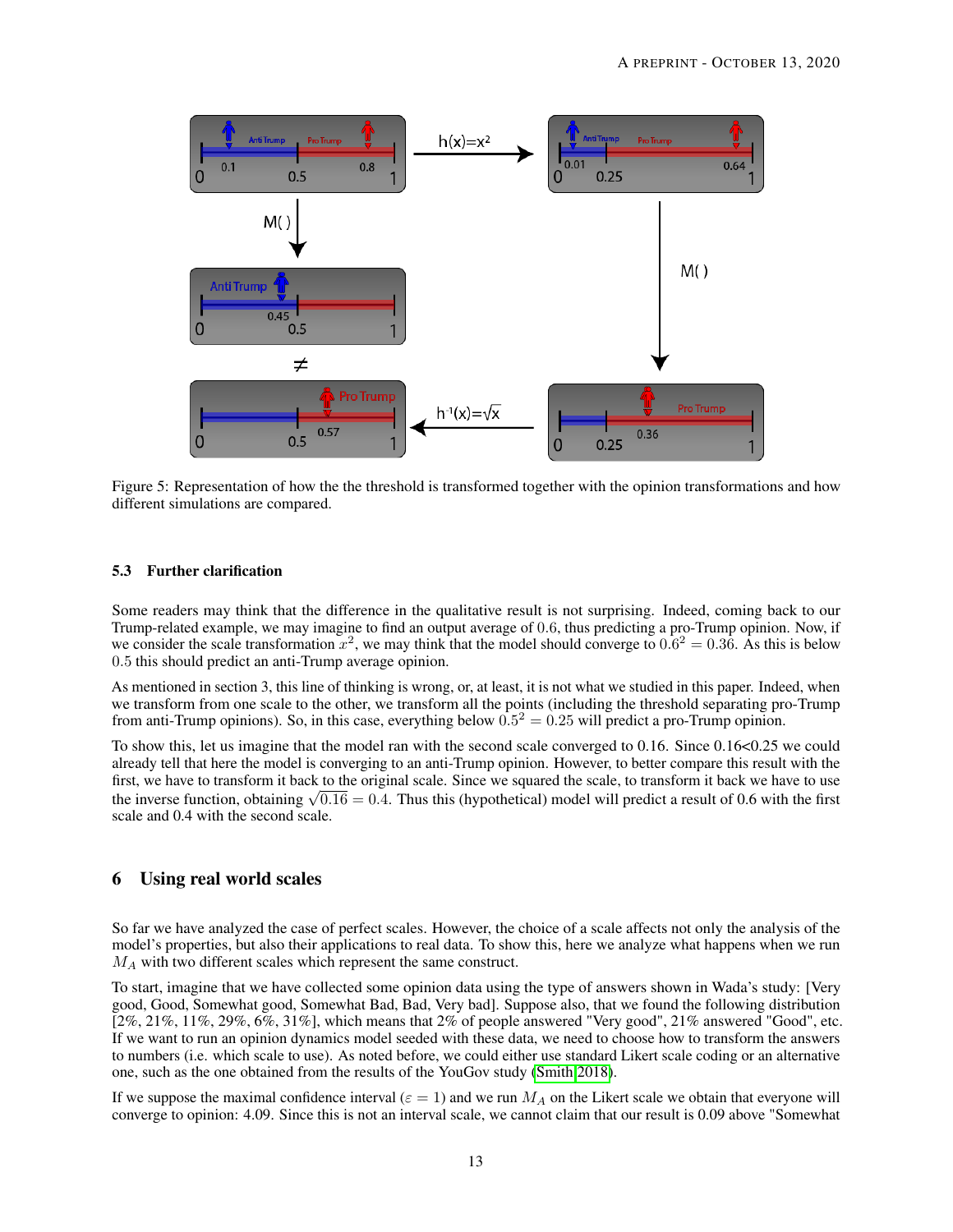bad." Indeed, in ordinal scales we cannot say how much a value is bigger, but only if it bigger or smaller<sup>[4](#page-13-0)</sup>. However, we can still claim that this result lies between "Somewhat bad" (coded as 4) and "Bad" (coded as 5).

If now we run the same model using response option coding from the YouGov scale, we find that everyone ends up with an opinion of 5.48. In the YouGov scale, this value is between "Somewhat good" (3.16) and "Somewhat bad" (5.82), which is different from the previous interval.

This shows how the same construct from the same people may lead to different predictions when using two different scales (in this case, even using the same questionnaire). However, we still do not know how rare this situation is. In the next section, we show the probability of making different predictions while using these two different scales.

## 6.1 The practical effect of real world scales

In order to measure how rare is the case described in the previous section, we simulated different distributions. Each distribution was obtained using six random variables, each one representing the amount of people who selected one of the six answers (i.e. the first variable represented the fraction of people answering "Very good"). In this way we can simulate every possible distribution.

After, we initialized 1,000 agents accordingly to the previously obtained distribution. Two simulations were then run, one using conventional Likert scale and another using the scale from the YouGov study. Both scales were linearly renormalized between 0 and 1 before the simulation started. The two simulations used the same network (fully connected) and same confidence interval.

For each run we collected the interval of the final average (e.g. between "Good" and "Somewhat good") and the the number of clusters (e.g. 1 if everyone shared the same final opinion, 2 if two final opinions were obtained, etc). Finally, we compared how often using the two scales brought to the same results.

Table [1](#page-13-1) shows that the two scales predict the same interval for the final average roughly 78% of the times, almost independently from the confidence interval. The situation is more complex when we consider the number of clusters. Indeed, depending on  $\varepsilon$  we could range from always obtaining the same result, to never.

|                      | Same interval | Same num. of clusters |
|----------------------|---------------|-----------------------|
| $\varepsilon=1$      | 78%           | $100\%$               |
| $\varepsilon = 0.4$  | $77\%$        | $97\%$                |
| $\varepsilon = 0.3$  | 78%           | 46%                   |
| $\varepsilon = 0.2$  | 79%           | 61%                   |
| $\varepsilon = 0.15$ | 18%           | $\overline{v}$        |

<span id="page-13-1"></span>Table 1: Percentage of times the model produced the same results with the two scales

This section shows practically that the use of different scales may have a serious impact not only on the properties of the model, but also on the meaning of its predictions. Notice also that here only two scales were studied, while almost infinite possibilities would be available. A full study of how different scales would affect  $M_A$ , or any other model, is out of the scope of this paper. Here we only wanted to show that this effect exists and that it is not negligible.

## 7 Discussion and future studies

Opinion dynamics models have the potential to be applied to everyday life, as they could allow to simulate the effect of different policies, like a digital twin of our society [\(El Saddik 2018\)](#page-15-16). To reach such a result, better knowledge is required about how the models work and how they should be used with real world data. This paper addresses both of these two aspects.

Indeed, up to now modelers studied the effect of the *network topology* and the *interactions rules* to understand the model's dynamics. Here we showed that a third degree of freedom is also present: *the scale*. Here we showed how changing the scale we can (1) strongly change the model's dynamics, up to completely changing the result (equivalent to an uncertainty of  $\pm 100\%$ ), (2) turn one model into another (both of them in the standard literature) and (3) find how to rescale data for nonlinear models. This shines new light on the problems of (a) exploring models' properties and (b) validating models against real data.

<span id="page-13-0"></span><sup>&</sup>lt;sup>4</sup>Note that we could perform a similar operation in the previous sections (even if we were dealing with ordinal scales) as we were working with perfect scales and thus with infinite points. This means that every output number from the model was still one of the (infinite) numbers of the scale. This is not true with finite scales, where only a few numbers belong to the scale.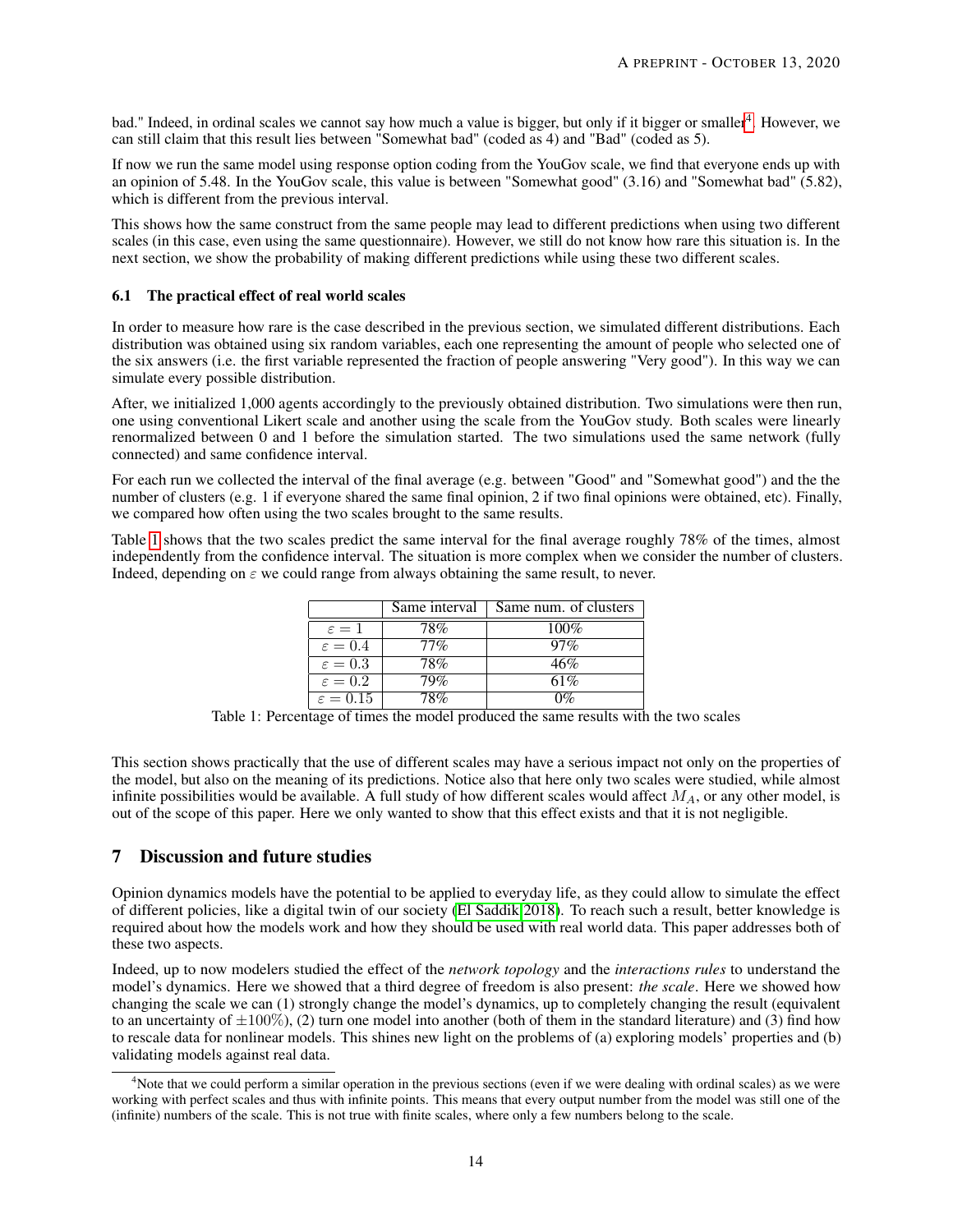People interested in *model validation* should notice that there is no reason to believe that the scales most commonly used in psychometrics will provide the best predictions for a specific model. Therefore, these scales, when used in opinion dynamics models, could be considered transformations of an unknown *best scale* which should be found for each model. This problem could be solved in many ways.

A first method would be to just fix a scale and test the models against it. This would change the problem of "finding the best scale given a model" to "finding the best model given a scale." Another method would consist of looking for explicit or implicit model specifications. For example, the Deffuant model [\(Deffuant et al. 2000\)](#page-15-8) is such that people will always move to an average position. Meaning that if a person with opinion 0.5 interacts with a person of opinion 1, both of them will move the same amount (e.g. 0.1) towards the average (i.e. 0.75). Knowing this, it is possible (in theory) to design a Deffuant scale in which people, after interaction, move by the same amount. Furthermore, new models could be designed with stronger assumptions about the nature of the scale or the opinion distribution. This would help researchers to identify the right scale, or directly control this degree of freedom.

Alternatively, some researchers may prefer non-arithmetic models, (i.e. models which rely on copying other agent's opinion). Indeed, we showed how this rule satisfies equation [1](#page-6-0) and thus is insensitive to scale transformation. One example is Axelrod's model of cultural diffusion [\(Axelrod 1997\)](#page-15-17), which can also be extended to resemble bounded confidence models, using ordinal scales instead of nominal [\(MacCarron et al. 2020\)](#page-16-18).

People interested in the study of *model properties* could characterize the models' invariances. Thus, which models can be linearly rescaled and which, instead, should use different rescaling, such as exponential rescaling. Eventually, it may be possible to find models which cannot be rescaled, which will pose a new challenge on how to process data. Similarly, models like  $M_G$ , can be only exponentially rescaled, meaning that the entire set of data should be either positive or negative. This poses a problem regarding what to do with scales which originally include both positive and negative values (such as a range  $[-10, 10]$ ).

Research should also focus also on how each model is affected differently by the scale uncertainty. As mentioned in section 5, allowing all possible scale transformations may produce an uncertainty of  $\pm 100\%$ . However, we do not expect to be so uncertain about the nature of the scale to consider transformations such as  $x^{100}$ , thus we should identify which scales are acceptable. A good starting point for understanding the range of uncertainty may be the data transformations which are routinely used with psychometrics data (e.g. linear, square root and logarithmic). Thus modelers may test these scale transformations and observe how much their model is sensitive to scale transformation. In the meanwhile, we should also identify the set of acceptable transformations, to better characterize this process.

Another possible focus would be on ordinal scales, such as Likert scales. These are the most common type of scales for measuring opinion and have been already been used with opinion dynamics models [\(Duggins 2017\)](#page-15-4). However, Likert scales are nonlinear representations of interval scales [\(Krantz et al. 2006a\)](#page-16-13), thus it will be interesting to study the typical "amount of nonlinearity" and how this may impact the overall result (notice that for carrying out this analysis we should also define a measurement of nonlinearity). We already performed a quick analysis in section 6 for  $M_A$ , but different models and scales should also be tested. Especially, it would be interesting to know if it is better to use scales with a fewer or more response options in opinion dynamics models. A similar problem was already studied for psychometric purposes [\(Taherdoost 2019\)](#page-16-12), but the best conditions for agent based models may be extremely different.

Another case of nonlinearity lies in the relationship between models. Indeed, we observed that  $M_A$  and  $M_G$  are the same under a scale transformation. This also opens the door for the study of models' invariances. Indeed, while  $M_A$ is invariant to linear rescaling,  $M<sub>G</sub>$  is invariant to exponential rescaling. These properties could be studied to better understand the model properties, equivalence to other models and the type of nonlinearity.

Another important aspect to study regards the finite precision and accuracy of the scales (e.g. noise). This problem has already been introduced by Edmonds [\(Edmonds 2004\)](#page-15-18), and further explored by Polhill [\(Polhill et al. 2005\)](#page-16-19), who showed possible artifacts (such as the appearance of "ghost agents") when using floating point numbers. However, to now very little is known about the interaction between finite precision, network topology and update rule. Indeed, they could possibly interact with each other, amplifying or limiting the overall uncertainty.

Similarly to the effect of finite precision, data can also include biases which can affect the model. This has been observed in deep learning, where just the sampling of data is enough to introduce race-based or gender-based biases [\(Kay et al. 2015\)](#page-16-20). Thus, when considering applications of opinion dynamics models to the real world, this possibility should also be considered.

Finally, data analysis may also have a key role in the evolution of opinion dynamics models. Indeed, the field of psychometrics up to now has generally developed scales aimed at psychological research or clinical applications. The current paper shows a gap between psychometric best practice and agent based models, which eventually could be bridged by producing data which optimized for opinion dynamics models.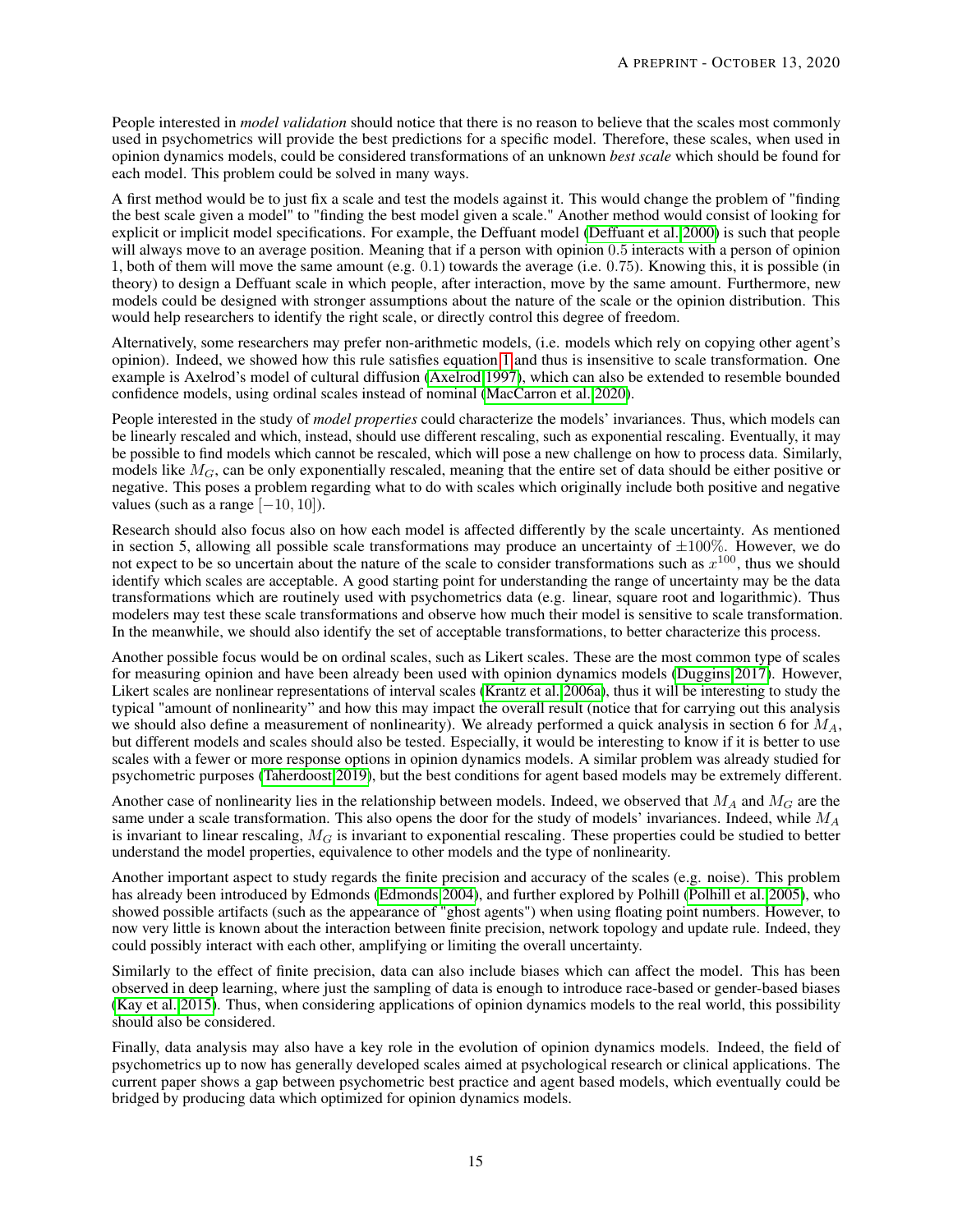Here we showed how the choice of a scale for representing data can strongly affect the opinion dynamics. This effect is strong enough to completely change the model's output or transform one model into another. Thus, similarly to the update rule and the network topology, we think that the scale can be considered as a new degree of freedom for opinion dynamics models.

## Acknowledgements

We would like to thank James Gleeson, Padraig MacCarron, Paul J. Maher, Caoimhe O'Reilly, Kevin Burke and Susan Fennell from University of Limerick, Ireland for the fruitful discussions.

This preprint is part of a project which has received funding from the European Union's Horizon 2020 research and innovation programme under the Marie Skłodowska-Curie grant agreement No 891347.

## **References**

- <span id="page-15-13"></span>Alligood, K. T., Sauer, T. D., Yorke, J. A. & Chillingworth, D. (1998). Chaos: An introduction to dynamical systems. *SIAM Review*, *40*(3), 732–732
- <span id="page-15-17"></span>Axelrod, R. (1997). The dissemination of culture: A model with local convergence and global polarization. *Journal of conflict resolution*, *41*(2), 203–226
- <span id="page-15-5"></span>Borsboom, D. & Scholten, A. Z. (2008). The rasch model and conjoint measurement theory from the perspective of psychometrics. *Theory & Psychology*, *18*(1), 111–117
- <span id="page-15-11"></span>Brooks, H. Z. & Porter, M. A. (2020). A model for the influence of media on the ideology of content in online social networks. *Physical Review Research*, *2*(2), 023041
- <span id="page-15-0"></span>Castellano, C., Fortunato, S. & Loreto, V. (2009). Statistical physics of social dynamics. *Reviews of Modern Physics*, *81*(2), 591–646. doi:10.1103/revmodphys.81.591 URL <http://dx.doi.org/10.1103/revmodphys.81.591>
- 
- <span id="page-15-2"></span>Coates, A., Han, L. & Kleerekoper, A. (2018). A unified framework for opinion dynamics. In *Proceedings of the 17th International Conference on Autonomous Agents and Multiagent Systems*. International Foundation for Autonomous Agents and Multiagent Systems
- <span id="page-15-9"></span>Cronbach, L. J. & Meehl, P. E. (1955). Construct validity in psychological tests. *Psychological bulletin*, *52*(4), 281
- <span id="page-15-3"></span>Danziger, K. (1994). *Constructing the Subject: Historical Origins of Psychological Research*. Cambridge University Press. An optional note
- <span id="page-15-8"></span>Deffuant, G., Neau, D., Amblard, F. & Weisbuch, G. (2000). Mixing beliefs among interacting agents. *Advances in Complex Systems*, *3*(01n04), 87–98
- <span id="page-15-6"></span>Domingue, B. (2014). Evaluating the equal-interval hypothesis with test score scales. *Psychometrika*, *79*(1), 1–19
- <span id="page-15-4"></span>Duggins, P. (2017). A psychologically-motivated model of opinion change with applications to american politics. *Journal of Artificial Societies and Social Simulation*, *20*(1), 13. doi:10.18564/jasss.3316 URL <http://dx.doi.org/10.18564/jasss.3316>
- <span id="page-15-18"></span>Edmonds, B. (2004). Against the inappropriate use of numerical representation in social simulation. Tech. rep., Manchester Metropolitan University
- <span id="page-15-16"></span>El Saddik, A. (2018). Digital twins: The convergence of multimedia technologies. *IEEE multimedia*, *25*(2), 87–92
- <span id="page-15-12"></span>Eysenck, H. J. (1982). *Encyclopedia of psychology*. Continuum International Publishing Group
- <span id="page-15-1"></span>Flache, A., Mäs, M., Feliciani, T., Chattoe-Brown, E., Deffuant, G., Huet, S. & Lorenz, J. (2017). Models of social influence: Towards the next frontiers. *Journal of Artificial Societies and Social Simulation*, *20*(4), 2. doi: 10.18564/jasss.3521

URL <http://dx.doi.org/10.18564/jasss.3521>

- <span id="page-15-10"></span>Friedkin, N. E. & Johnsen, E. C. (1997). Social positions in influence networks. *Social networks*, *19*(3), 209–222
- <span id="page-15-14"></span>Galán, J. M., Izquierdo, L. R., Izquierdo, S. S., Santos, J. I., Del Olmo, R., López-Paredes, A. & Edmonds, B. (2009). Errors and artefacts in agent-based modelling. *Journal of Artificial Societies and Social Simulation*, *12*(1), 1
- <span id="page-15-15"></span>Gargiulo, F. & Gandica, Y. (2016). The role of homophily in the emergence of opinion controversies. *arXiv preprint arXiv:1612.05483*
- <span id="page-15-7"></span>Heene, M. (2013). Additive conjoint measurement and the resistance toward falsifiability in psychology. *Frontiers in psychology*, *4*, 246